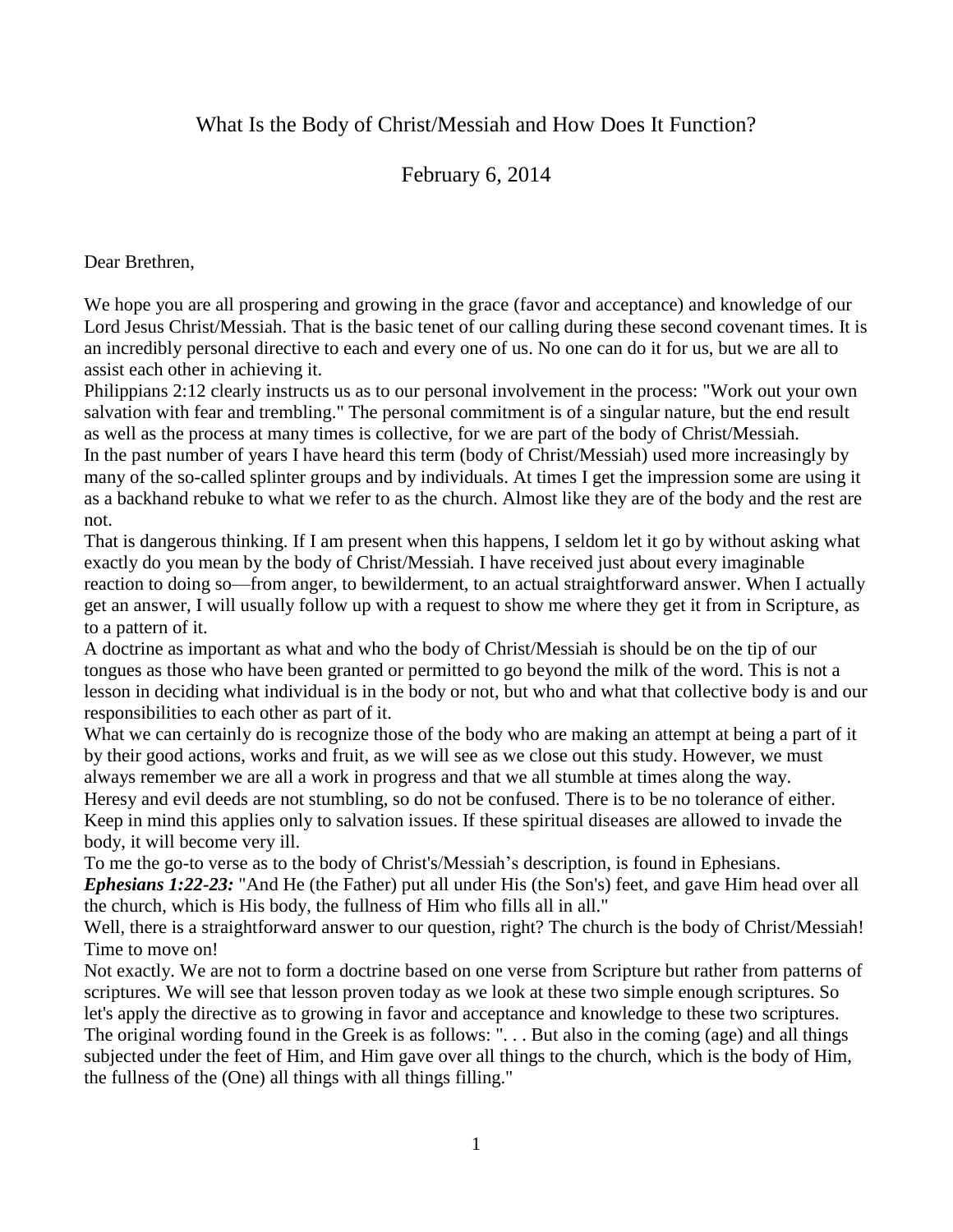*From Jay P. Green Interlinear:* "And He put all things under His feet, and gave Him to be head over all things to the church, which is His body, the fullness of Him filling all things in all."

Verse 22 is a simple pattern to follow through the scriptures as to its relevance and establishment in the plan of salvation. Most of you who are reading this have a good understanding that the Greek word used here for church is *ekklesia* or #1577 in *Strong's.* It is a compilation of two Greek words: *ek* "out of" and *klesis* "a calling."

The simple understanding of it is "a calling out of." Most refer to it as "our calling" or "the called-out ones." That, however, is really not accurate in that it could relay an impression not stated to someone new to it. It means "a calling out of," which is very, very, important to our accurate understanding of what the church is and what the body of Christ/Messiah is.

All too often today many brethren do not apply an accurate meaning, as in their use of it in conversations and such. For instance, we often hear folks say, "We are going to church." The correct use here would be we are going to church services.

"Too picky," some might say. My response is: "Not picky enough," as we are about to see. If we don't know who we are, and what the intent of the "calling out of" is, then we do not understand our identity and what we are called out of.

With that said, many would respond, we are called out of sin. Really? So have you sinned since you were called out? If so, then you would not be truly called out of sin would you?

Many have taken on the world's connotation of what a church is. However, it is not a building, place, organization or corporate entity. The Greek had two uses for the word and, unfortunately, the secular use of an assembly or congregation has also stuck.

Church, or *ekklesia,* is a name given to the individuals who have been called by the Father unto His son. We can read that in John 6:65 and 6:44.

Before we move forward with this study of the body, let's take a few minutes and review this basic doctrine. First of all, Christ/Messiah does not do the calling or drawing. It is the Father who does that to display a very important pattern in Scripture. He is a father seeking a bride for His son, just as Abraham's example was for Isaac.

The reason the Father does the calling is that we are to be of "His seed" before we can marry "His Son", for we are to be after "His kind."

The prime directive of a husband and wife is to be fruitful and multiply. Unfortunately, Satan has convinced the freethinkers in the world that is not the case, so we see states sanctioning marrying men to men and women to women.

It is also important to establish that Jesus is the only begotten of the Father physically. It was actually the Word of God/Elohim who divested Himself of His glory who became Jesus the Christ/Messiah who created all other things that are created (John 1:1-4). We should never lose sight of that, for there is a terrible heresy being spread in some sectors of the church, which is teaching He was not the Creator in spite of all the scriptures to the contrary.

If we do not use the scriptures ourselves through personal Bible study, we may be led astray. We must all be good Bereans and check up on what others are attempting to teach us. Our understanding of the plan of salvation is hinged upon who and what the Father and the Son are, and what Their relationship is. In turn, we can know what They are doing with us in it.

In the overall context surrounding John 6:44 and 65 we see many disciples of Christ/Messiah falling away because of what? Unbelief, as verse 64 clearly tells us.

*John 6:64:* "But there are some of you who do not believe. For Jesus knew from the beginning who they were who did not believe, and who would betray Him."

We must understand that there are qualifying criteria attached to the "calling out of" by the Father.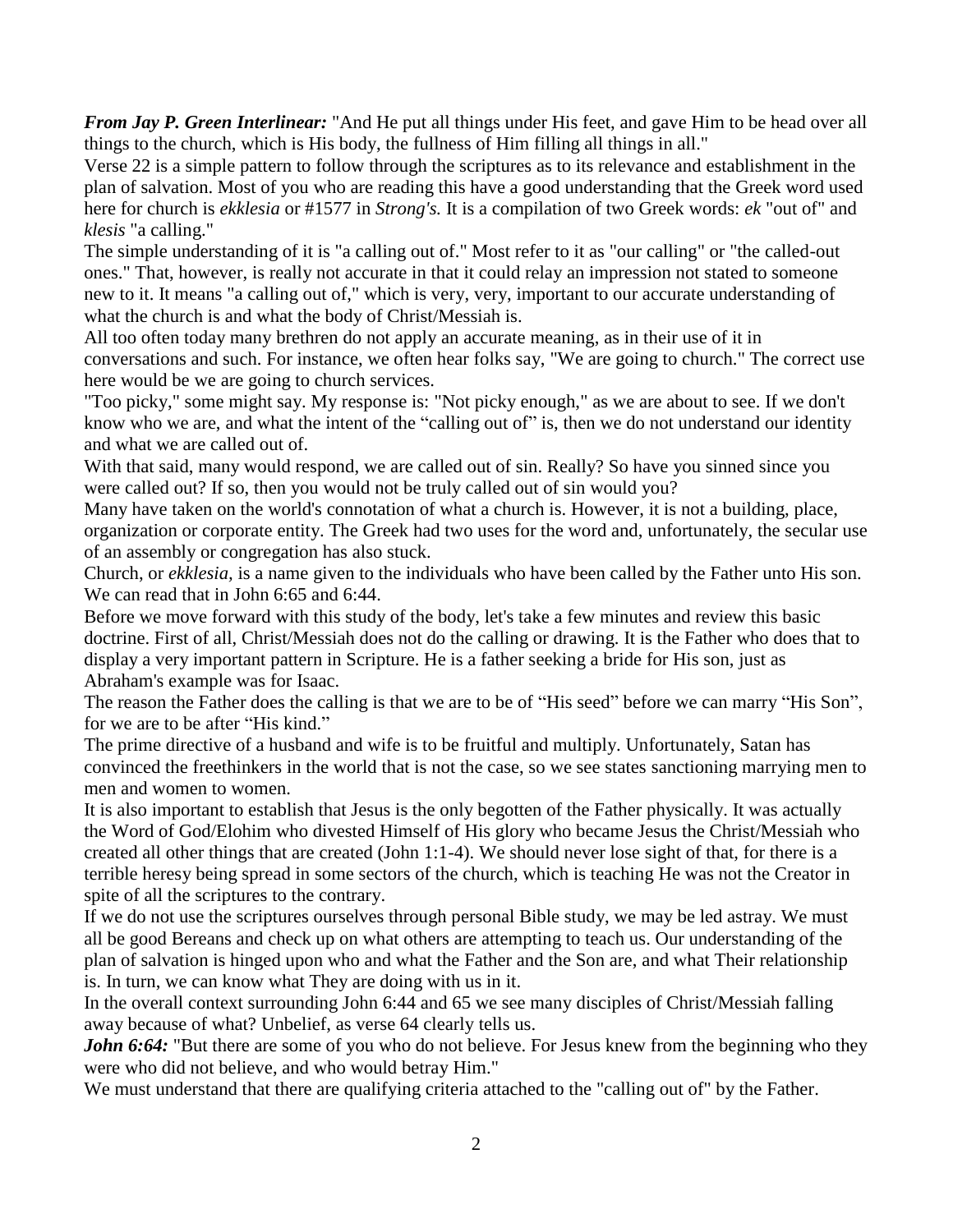So what do the scriptures tell us here that we are called out of? Out of unbelief! That means an individual can't be a member of the church unless they are truly called out of unbelief. So what belief are they called into?

*John 6:47:* "Most assuredly, I say to you, he who believes in Me has everlasting life."

This simply means that we need to believe that Jesus Christ/Messiah is our source, or doorway, to eternal life. Salvation will come only through Him. This chapter of John is filled with that information. Jesus Christ/Messiah truly is the bread of life.

*Verses 36-40:* But I said to you that you have seen Me (all the miracles) and yet do not believe. All that the Father gives Me will come (needs to come) to Me, and the one who comes (not all will) to Me I will by no means cast out. For I have come down from heaven, not to do My own will, but the will of Him who sent Me. This is the will of the Father who sent Me, that of all He has given Me I should lose nothing, but should raise it up at the last day. And this is the will of Him who sent Me, that everyone who sees the Son and believes in Him may (not guaranteed) have everlasting life; and I will raise him up at the last day."

Why "may"? Because believing is just the first step, then come repentance and baptism and receiving the holy spirit, and then growing in favor and acceptance and knowledge. This is intended to culminate in our preparing ourselves to be the bride of Christ/Messiah through our righteous acts, as Revelation 19 tells us. As members of the body, we have lots of work to do, as we will discuss in this study. Each and every one of us.

*John 6:45:* "It is written in the prophets, and they shall be taught by God/Elohim. Therefore everyone who has heard and learned from the Father comes to Me."

Did we get that qualifying statement here? We need to learn from the Father in order to come to Christ/Messiah. To what extent is that learning? What it takes is for us to come from unbelief into belief that our sins have caused the death of Jesus and that He has died for us and has become our Savior. We then are fully cognizant of what we are to repent of and then be baptized into His death and come up out of the watery grave into His resurrection to a new life with the spirit of God dwelling in us.

That is when we begin to grow in favor and acceptance and knowledge of our Lord Jesus Christ/Messiah. We then come to a clearer understanding of our relationship to Him as a Husband and our responsibilities in such. At least, we are supposed to.

You will often hear me mention the "doctrines of the Father." Christ/Messiah teaches us that very thing in John.

*John 7:15-17:* "And the Jews marveled, saying, how does this man know letters, having never studied (under us in our school)? Jesus answered them and said, My doctrine is not Mine, but His who sent Me. If anyone wants to do His will, he shall know concerning the doctrine, whether it is from God/Elohim, or whether I speak on My own."

Never let anyone water down your understanding by convincing you doctrine is not important. We are told that we need the Father to be able to have the Son and the Son to be able to have the Father. They are inseparable in that.

It is a simple equation. The Father calls us out of unbelief to prepare us as His children. Not all follow through on that calling. Even fewer embark on the path to growing in favor and acceptance and knowledge. We are not just to believe in Christ/Messiah but also to function just as He did. He then does the choosing as to who will be His bride, His eternal helpmate, in the household of the Father.

It is a qualifying process which Satan the devil likes to confuse through worldly philosophies and outright deceit. That is why after we are chosen we need to remain faithful, as Revelation 14 teaches us. *Revelation 17:14* "These will make war with the Lamb, and the Lamb will overcome them, for He is Lord of lords and King of kings; and those with Him are called, chosen, and faithful."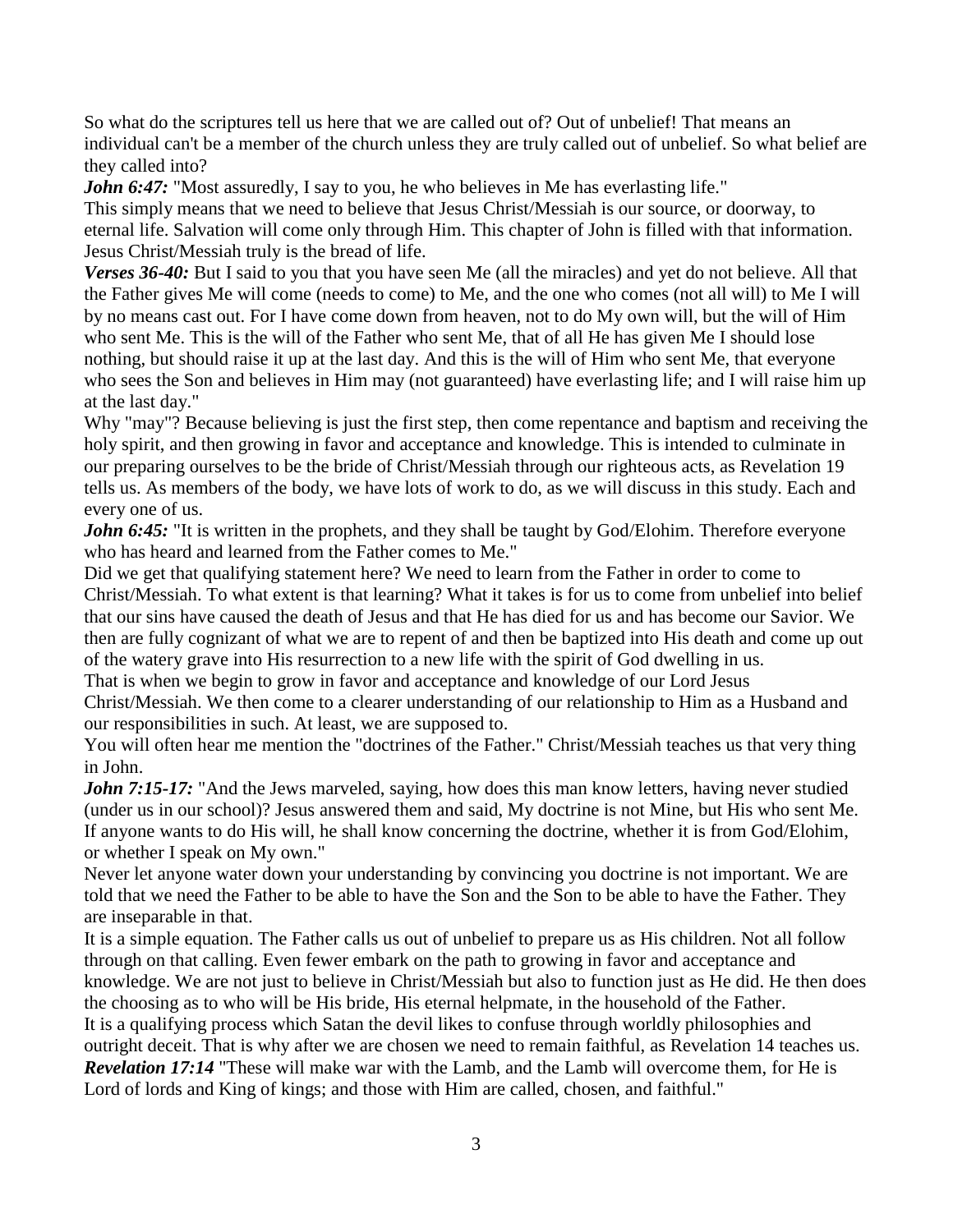Once again this process starts with the Father making the attempt to call us out of unbelief. That is a big step forward. Until He is successful in that, there will not be any further growing as to being one of His children. That is a defining moment in our calling, for only after that can we come to an understanding of the rest of the process.

His spirit leads us at that time. After this, we can start the growth into the fullness of the stature of Christ/Messiah. Will all who are called of the Father complete that? No! Because we are told that in this part of the plan of salvation many will be called and few chosen.

This understanding of the Scriptures is in no way a put-down to any one of us. Our calling at this time is for a very special purpose and function in the household of the Father.

We have often covered the résumé of the bride of Christ/Messiah in Proverbs 31:10-31. In fact, at the Feast of Tabernacles location this past year we had an incredible interactive study of it with all present. The level of involvement and contribution was exceptional. The theme was to convert the physical attributes recorded there to spiritual applications.

*In Proverbs 31:29 we are told:* "Many daughters have done well but you excel them all."

That is what our Husband-to-be is looking for at this time. He is doing the choosing. Keep in mind, however, that He commends many daughters who did not excel but did very well.

There is a special designation for them as well, just not filling the functions of the bride. We have talked about that often in the past. The point I am making is that each and every one of us must never give up trying to excel in our relationship with our Husband/Savior, Jesus the Christ/Messiah.

We must have a very close relationship with our Father as well. We have been given an open door to both relationships and to the opportunity to grow in grace and knowledge.

Please keep in mind that door can close to us if we do not respond, or do respond and then become lazy in it, as well as for many other reasons. All of them depend on us, for Christ/Messiah has told us He will never leave nor forsake us. We are the ones who do the leaving and forsaking.

We are told in Hebrews 6:3 that we will be granted or permitted to move on beyond the milk of the word if the Father decides it is best for us in our calling. If that happens, we will be growing towards being mature individuals in our relationship with God/Elohim and also in our level of accountability. Once again we have discussed this in great length in the past.

Actually, there are two times in our calling in which the Father grants or permits us to move beyond a certain level. Let's read them both.

*John 6:65:* "And He said, Therefore I have said to you that no one can come to Me unless it has been granted to him by My Father."

Kind of throws hot coals on the preacher standing before the crowd screaming out, "Come to Jesus," doesn't it?

*Hebrews 6:3:* "And this we will do if God/Elohim permits."

We will look at this shortly. But, with this basic understanding of being called out of unbelief into belief in Jesus Christ by the Father and a time period of growth and qualifying, let's return to Ephesians 1:22-23.

I hope after this we can think of the word *ekklesia,* translated "church" in English, as being "called out of unbelief" when we read it in the Scriptures. It will change your outlook on the significance of it.

For instance; when you read a salutation that says, "Greetings to the church at Ephesus," hopefully you will now read in your mind, "Greetings to the called out of unbelief at Ephesus." It really helps to personalize who is being spoken to, and what their purpose is.

We have addressed verse 22 to the extent we need to for this study, so let's now address 23.

*Ephesians 1:23:* "Which is His body, the fullness of Him who fills all in all."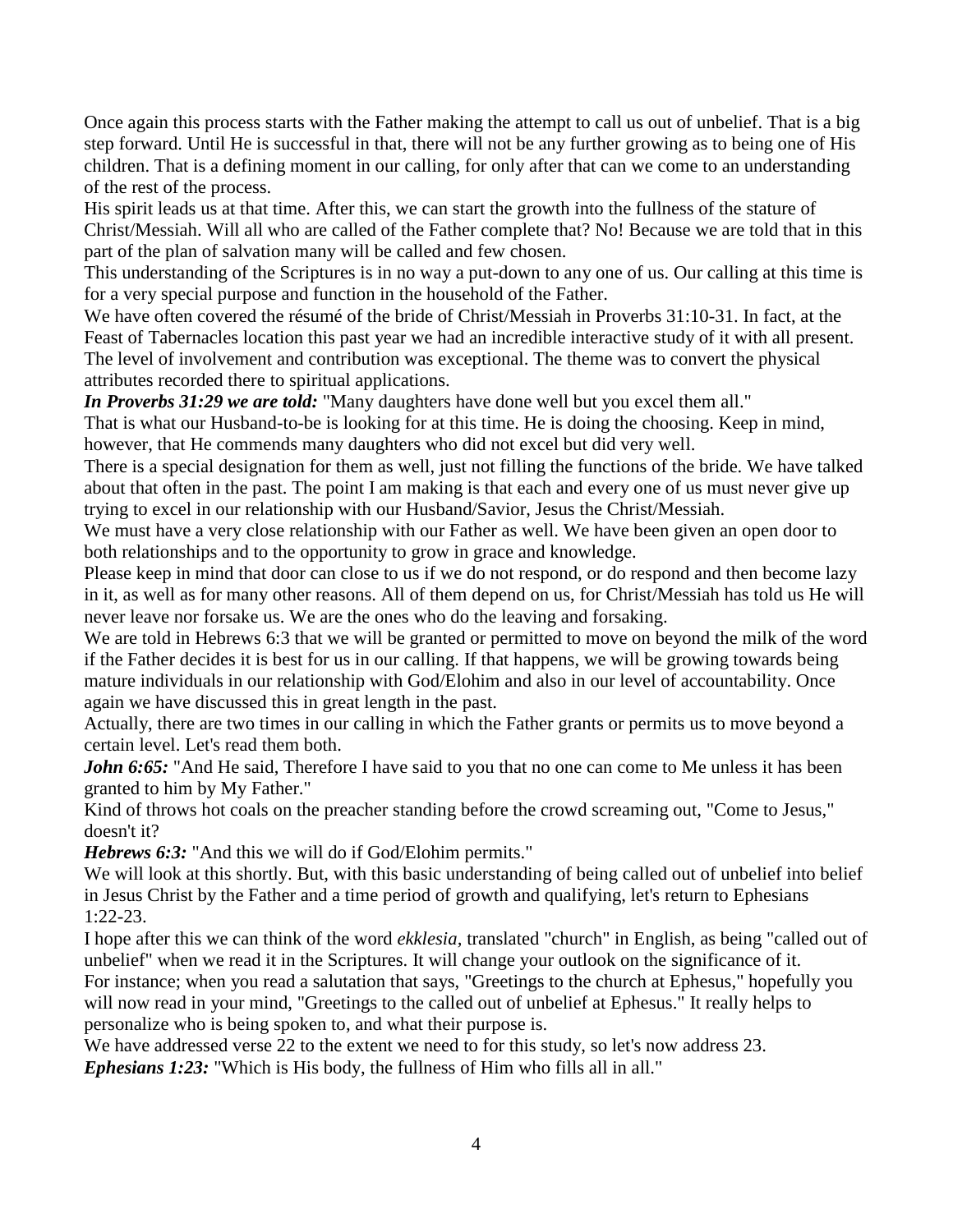We are talking about Christ/Messiah here lest there be any confusion as we will see in greater detail shortly in Colossians. Unfortunately, most folks skip right over what verse 23 here in Ephesians 1 is teaching us. It is very important as we will see. The first part is simple: His body is the church, the called out of unbelief.

Let me reiterate we should not apply the Greek secular use to the word "church"—*ekklesia*—which is the impersonal assembly or congregation. We were never called out of unbelief as a congregation or an assembly by the Father. To think so is unscriptural, for we are called out of unbelief individually. We are to seek out our own salvation; we are talking a one-on-one relationship with the Father and the Son. Satan would have us be confused on this point so that we can lazily depend on another and thus be able to blame another for any shortfallings. He is very clever and has established the philosophies and traditions of men to attempt to deceive us.

What most gloss over here in verse 23 is the qualifying and defining statement as to the body of Christ/Messiah: "The fullness of Him who fills all in all." We can find this phrase "fills all in all" mentioned at key times of instruction to us. It is used of both the Father and the Son. Remember They are one. Ephesians 6 expresses the same intent in regard to the Father.

*Verse 6:* "One God/Elohim and Father of all, who is above all, and through all, and in you all." This is very important to understanding what and who the body of Christ/Messiah is. So who are we talking about here in verse 23 when it refers to the fullness of Him? The Father; the Son; or both of them?

*Colossians 2:8-10:* "Beware lest anyone cheat (plunder, rob) you through philosophies and empty deceit, according to the traditions of men, according to the basic principles of the world, and not according to Christ/Messiah. For in Him (Christ/Messiah) dwells all the fullness of the Godhead/Elohim bodily (or in His body); and you are complete (or made complete) in Him, who is the head of all principality and power."

So the answer is we can't be in the fullness of Christ/Messiah unless we have both the Father and the Son. Otherwise we would be incomplete! The body of Christ/Messiah will have both, not just one. To be so would be incomplete or partially full.

Christ's/Messiah's body will be representative of all those who have completed the process of being called out of unbelief, and who have finished the qualifying process of being washed by the water of the Word, whom He has made holy and without blemish. Let me read these verses from the Jay P. Green *Interlinear* and you will see why I like reading from it on a personal level:

"Fullness" here in verse 9 is #4138 in *Strong's: pleroma.* It is the same Greek word used in Ephesians 1:23. It means repletion or completion. Thus it is obvious that the fullness of the Godhead/Elohim is replete or complete with the Father and the Son, in His body. That is a huge understanding. It also tells us here that, "having been filled (#4137 *plero,* to cram, level up, finish) you are in Him." The NKJ says, "And you are complete in Him." That is very accurate.

The big question is: Are we completely filled in Him, as in His body, from the time we are called out of unbelief by the Father?

The answer should be clear to all: No! It is only after we have completed the qualifying process of the bride of Christ/Messiah. We will then be "members of His body, of His flesh, and of His bones" as

Ephesians 5:30 teaches us. Thus we will be the second Eve and He the second Adam in a spiritual focus and reality. To get there, we need more than just belief, don't we? We need faith, as the preceding verses in Colossians 2 tell us.

*Colossians 2:5-7:* "For though I am absent in the flesh, yet I am with you in spirit, rejoicing to see your order and the steadfastness of your faith in Christ/Messiah (now; both belief and faith in Christ/Messiah.) As you have therefore received Christ Jesus the Lord so walk in Him, rooted and built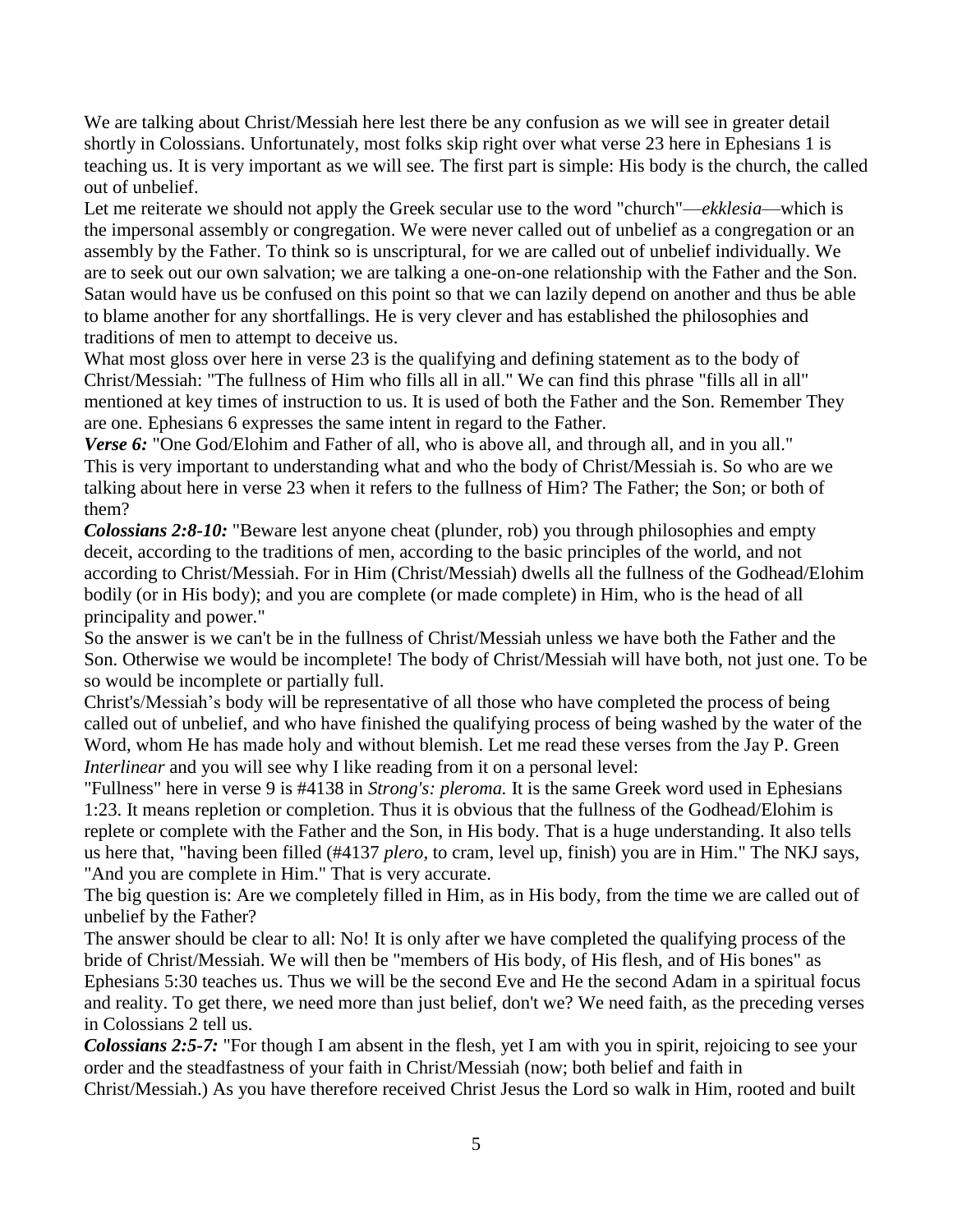up in Him and established in the faith, as you have been taught (by the Father's doctrines) abounding in it with thanksgiving."

Colossians 2:5-10 are a set of scriptures that define the instruction found in Ephesians 1:22-23.

The process started by the Father calling us out of unbelief is finished and completed as we grow and mature in the favor and acceptance and knowledge of Jesus Christ/Messiah, who thus qualifies us to be in the fullness of His body. This is a wonderful promise from both the Father and the Son.

*John 14:23:* "Jesus answered and said to him, If anyone loves Me (has His commandments and keeps them, verse 21) he will keep My word; and My Father will love him, and We will come to him and make Our home with him."

They will never leave nor forsake us, as we mentioned earlier. We hold that card ourselves. We do the leaving and forsaking just as the beguiled Eve did to her husband Adam. She let Satan in between her and Adam. There is only one Head of the body who has all rule and authority. He is our Husband and Savior, with no surrogates allowed.

*Ephesians 5:25-27:* "Husbands, love your wives, just as Christ/Messiah also loved the church and gave Himself for it, that He might sanctify and cleanse it with the washing of water by the word, that He might present it to Himself a glorious church, not having spot or wrinkle or any such thing, but that it should be holy and without blemish."

Feeling a little short of that? Good, for we are not able to accomplish it on our own. We need to do our utmost best and He will finish it for us. That's a promise in Scripture. He empowers those of us called out of unbelief to grow in favor and acceptance and knowledge.

There is a very personal message here, but also much more. However, it takes both; belief and faith to do righteous works. There comes a time in our calling, in our conversion from unbelief to belief, that we are expected to contribute to the overall well-being of the body of Christ/Messiah. Babes in Christ/Messiah can't do this, for they are unskilled in the gifts they have been given.

Each and every one of us who has been called by the Father to Christ/Messiah is given at least one gift to assist the body. If you are one of those people who proclaim they have no gift, then you are proclaiming you are not of Christ/Messiah. You are a lazy little kid who wants to just lie back and let everyone else do all the work necessary to sustain you. Not a good state of mind to be in.

Let's look at it spelled out in Ephesians 4. These are very encouraging verses of instruction to each of us individually and collectively. They are our marching orders in the growth process.

*Ephesians 4:7-8:* "But to each one of us favor and acceptance (or a spiritual endowment in this case) was given according to the measure of Christ's/Messiah's gift (He decides which gift or gifts and no other). Therefore He says: when He ascended on high, He led captivity captive (think in context about what captivity), and gave gifts (spiritual enhancements) to men.

(Verses 9-10 are not part of the original letter.)

*Verses 11-16:* And He Himself gave some, apostles, some prophets, some evangelists, and some pastors and teachers, (For being in charge? Not quite! For usurping His authority and rule? Not a chance! They are gifts of functions in the body.) for the equipping of the saints for the work of ministry (simple service), for the edifying (or building up in maturity) of the body of Christ/Messiah, till we all come to the unity of the faith and the knowledge of the Son of God/Elohim (filling all in all) to a perfect man, to the measure of the stature of the fullness of Christ/Messiah."

There is only one Head of the body. We have all received gifts, which are spiritual enhancements, as we will see, of something we naturally possess, but on occasion something new we do not have an ability in, to assist every component, every member of the body to reach its full potential as to being an acceptable and worthy sacrifice and thus qualify to be the bride of Christ/Messiah.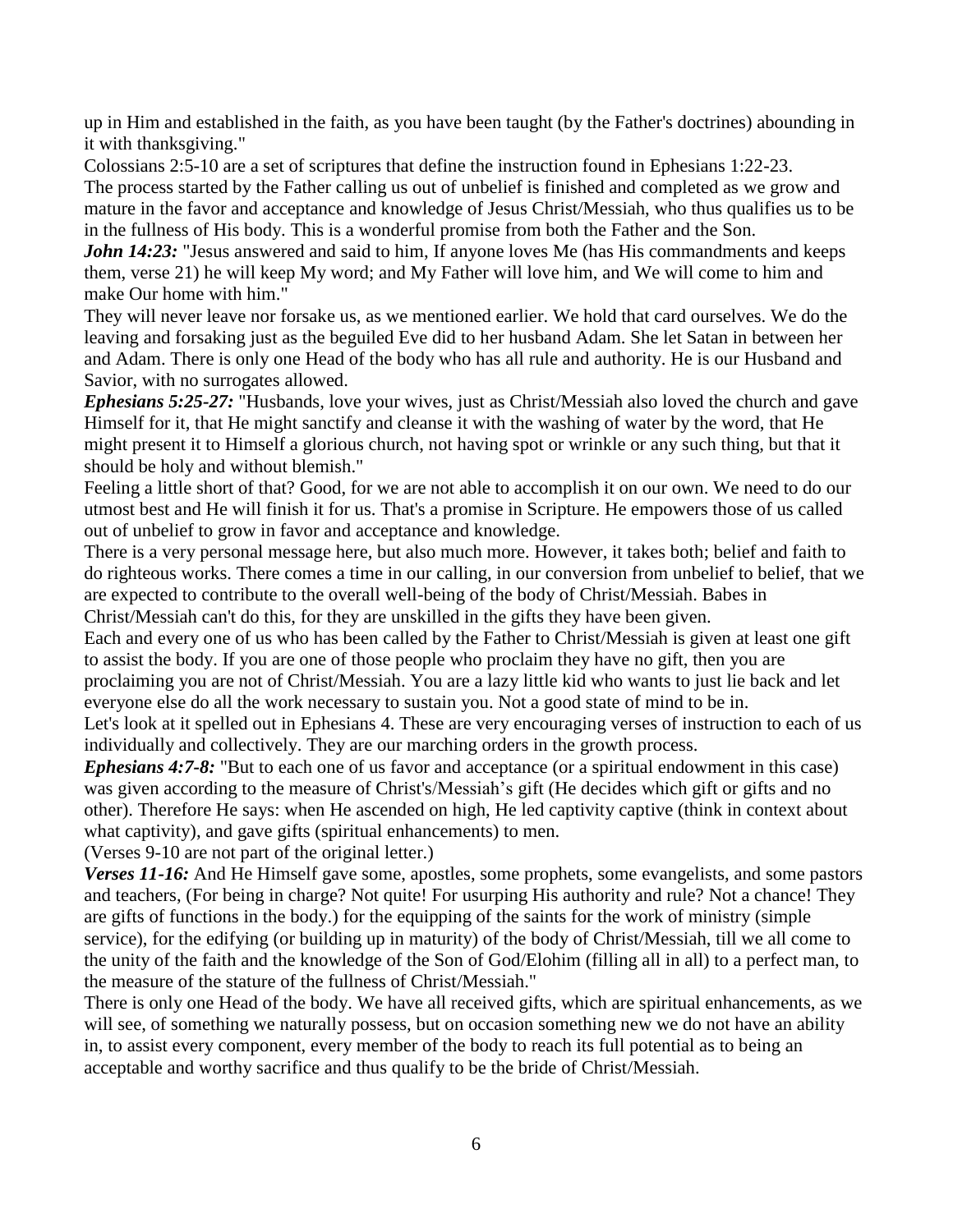We reach a maturity level that is pleasing to Him, one in which He then knows we will be able to work at His side for eternity as the second Eve without any doubt on His part.

*2 Corinthians 11:2-4:* "For I am jealous for you with godly jealousy. For I have betrothed you to one husband, that I may present a chaste virgin to Christ/Messiah. But, I fear, lest somehow, as the serpent deceived Eve by his craftiness, so your minds may be corrupted from the simplicity that is in Christ/Messiah. For if he who comes preaching another Jesus who we have not preached or you receive a different spirit which you have not received, or a different gospel which you have not accepted, you may well put up with it."

There is a time when we should not be able to be dumbed down by those who feel our calling is an opportunity for them for gain and fame.

*Continuing in Ephesians 4:11-16:* "That we should no longer be children, tossed to and fro and carried about with every wind of doctrine, by the trickery of men, in the cunning craftiness in which they lie in wait to deceive (not by accident) but speaking the truth in love, may grow up in all things (filling all in all) into Him who is the head, Christ/Messiah. From whom the whole body, joined and knit together by what every joint supplies (you are important and vital to the functioning of the body), according to the effective working, by which *every part* causes growth of the body for the edifying of itself in love." Don't ever let anyone tell you to just pay and pray and sit in your chair and shut up. You are of great value to the rest of the body so grow up and act like it. There is no room for false humility or lazily allowing yourself to be dumbed down. One is no worse than the other. We all have a very important job to do in the body. If you do not believe that, you are not going to grow in the grace (the gift you have) and the knowledge (of how to use it).

We also need to recognize here that the body is edifying itself in love first and foremost. It does not say the world. Our focus is on our responsibility to the body of Christ/Messiah, and after that to assisting worldly things.

Why? Because the Father is not calling all the world at this time, is He? That will happen at a future time in the plan of salvation. We have a responsibility to proclaim the gospel about the kingdom to a confused world. But, how and when do we do that? We will have to address that in another study, for we are to do so after the example set and commanded by Christ. It will take us too far off course today. Please keep this in mind: that many brethren have been led into captivity of men by such deluded pursuits that they are going to fulfill a command to preach the gospel to the whole world. But, buyer, beware! For they need your servitude to supposedly do it. They will fleece you of everything you own in an empty attempt to do so, with no consideration to you at all. They will constantly tell you you need to do more. Ezekiel 34 jumps to mind.

*Ezekiel 34:1-4:* "And the word of the Lord/Yehovah came to me, saying, son of man, prophesy against the shepherds of Israel, prophesy and say to them, thus says the Lord God (Yehovih/Adonay) to the shepherds: Woe to the shepherds of Israel who feed themselves! Should not the shepherds feed the flocks? You eat the fat and clothe yourselves with the wool; you slaughter the fatlings, you do not feed the flock. The weak you have not strengthened, nor have you healed what was sick, nor bound up the broken, nor brought back what was driven away, nor sought what was lost; but with force and cruelty you have ruled them."

This is a pure Nicolaitan behavior. We have a very simple message to preach to the world. It is about the mystery of God/Elohim, our understanding of it. Others who are being called of the Father will recognize it, and then us and our commitment to it.

We are not out to call the masses of people inhabiting the world. That outreach part of our work is simply used as a point of recognition which alerts others that we too have been called out of unbelief.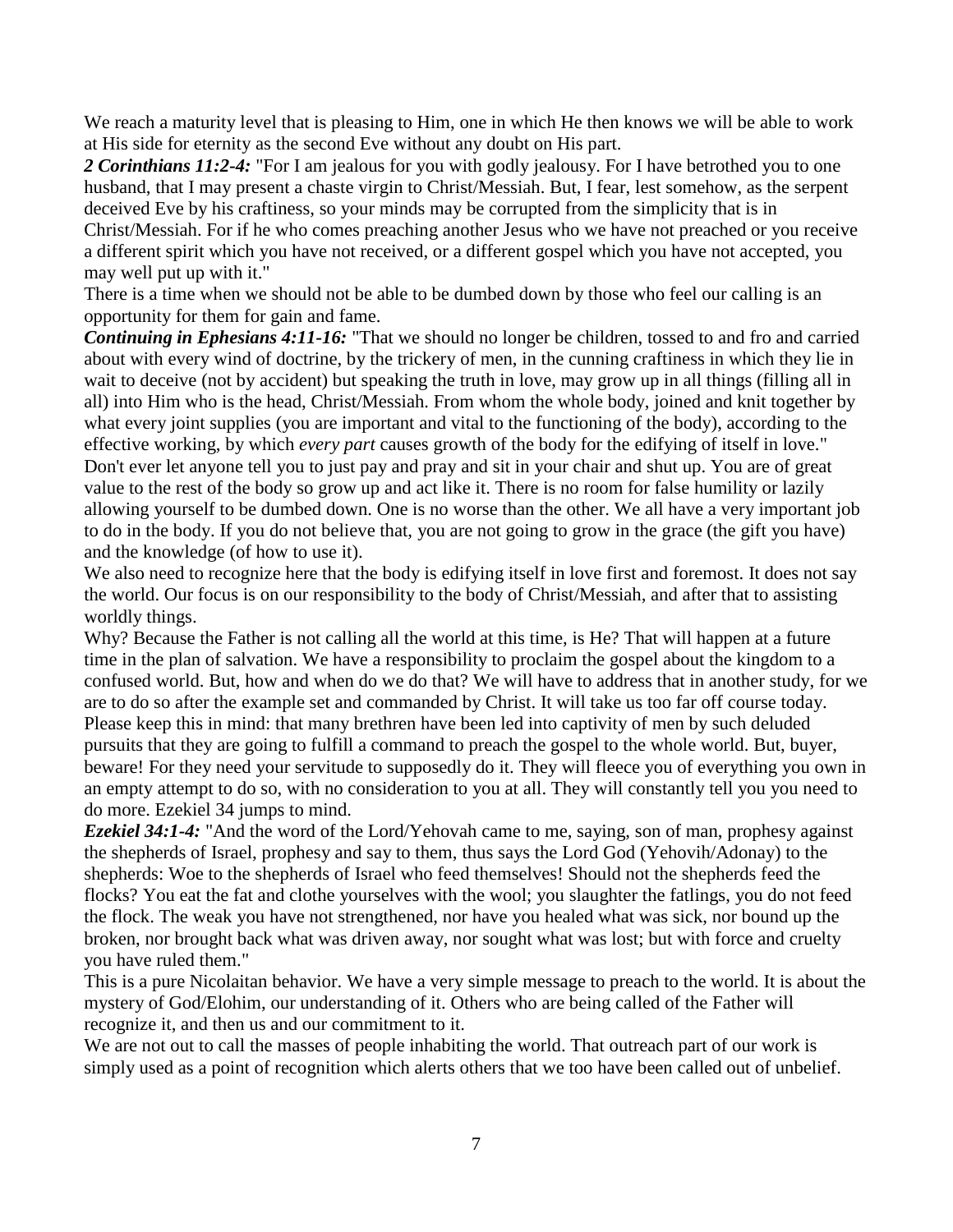Our primary purpose at this time is to prepare ourselves to be the bride and then to assist others in that endeavor as well. Please do not lose that focus.

As we mature and grow, we need to be assisting others to do the same. We do that by incorporating the doctrines of the Father into our very being, and conducting ourselves in them and our works should reflect them and thus Him and Christ/Messiah.

We make every effort possible to accept our responsibilities to grow and mature in the doctrines of the Father and the favor and acceptance and knowledge of our Lord Jesus Christ/Messiah, to the stature of His fullness, so that we then can assist others to do the same thing, and they in turn to do likewise. That is a process and act of pure love with no dominion or rulership or vanity found in it.

If anyone does not grow in the calling of the Father, then he will not be permitted to go beyond the milk of the word. That is an act of mercy because there is a fearful expectation if we should at some time after that reject our relationship with Christ/Messiah, for He cannot give up His life for us a second time, as Hebrews 6:4-6 clearly tells us.

However, those who are not permitted or granted to go beyond the milk of the word still have hope in the resurrection to come, contrary to some prognosticators of this present age. Christ/Messiah will be marrying only a mature, fully knowledgeable and willing woman. Our God/Elohim is not a child molester.

It is so disgusting to see some of the "great religions" of this world practicing child marriage and declaring it is God/Elohim ordained. Actually, it is sick! Christ's/Messiah's bride will be mature and of age. She will have made herself ready by her righteous acts, as Revelation 19:7-8 tells us. Yes, that means by her righteous works; she is judged by them. So this wife will not be composed of any infant or babe but those who have grown to the stature of the fullness of Christ/Messiah.

I certainly hope that when we think of, or use the terms, church and body of Christ/Messiah we do so from a full understanding of what and how God/Elohim sees them and not some worldview or adaptation of them which can be used to deceive even the elect of God/Elohim.

The message of the plan of salvation is one of beauty, wonder, awe, and great encouragement. No part of it should ever be used to just belittle another, but it should be used alongside the truth of the doctrines of the Father to correct something or someone who is going astray.

We have been given a good understanding of this all. Paul calls it a great Mystery in regards to Christ/Messiah and the church in Ephesians 5:32. We understand that the body of Christ/Messiah is the matured members of the church, they are the second Eve of His body, of His blood, and of His bone. She is the spiritual Eve just as He is the spiritual Adam. She is the fullness of Him.

Please do not let anyone rob you of this understanding through philosophy and empty deceits of this world's traditions which are according to the basic errors of this world.

So where do we go from here with this understanding? How do we apply it? Let us now look at the nuts and bolts of how this is to work individually and collectively with some very clear dos and don'ts as to the inner workings of the body, that is, the entire body as seen through the Scriptures. This is not according to the traditions of men.

Each and every one of us has been gifted by Christ/Messiah to perform a valuable function in His body. That is a biblical fact. Every gift is intended to cause growth in the body, as we have already read earlier. When we look at the body we see many members doing a vital part. That is how a mature member sees things.

Men who are filled with the philosophies and deceits of this world do not. They see the members of the body as either competitors in the cafeteria, or as lunch itself. If we are mature in the faith, we will be assisting others in their growth. We will be "giving" as our primary focus. Infants or babes do not do that. Infants are self-focused on their personal needs and desires first and foremost. With such a desire to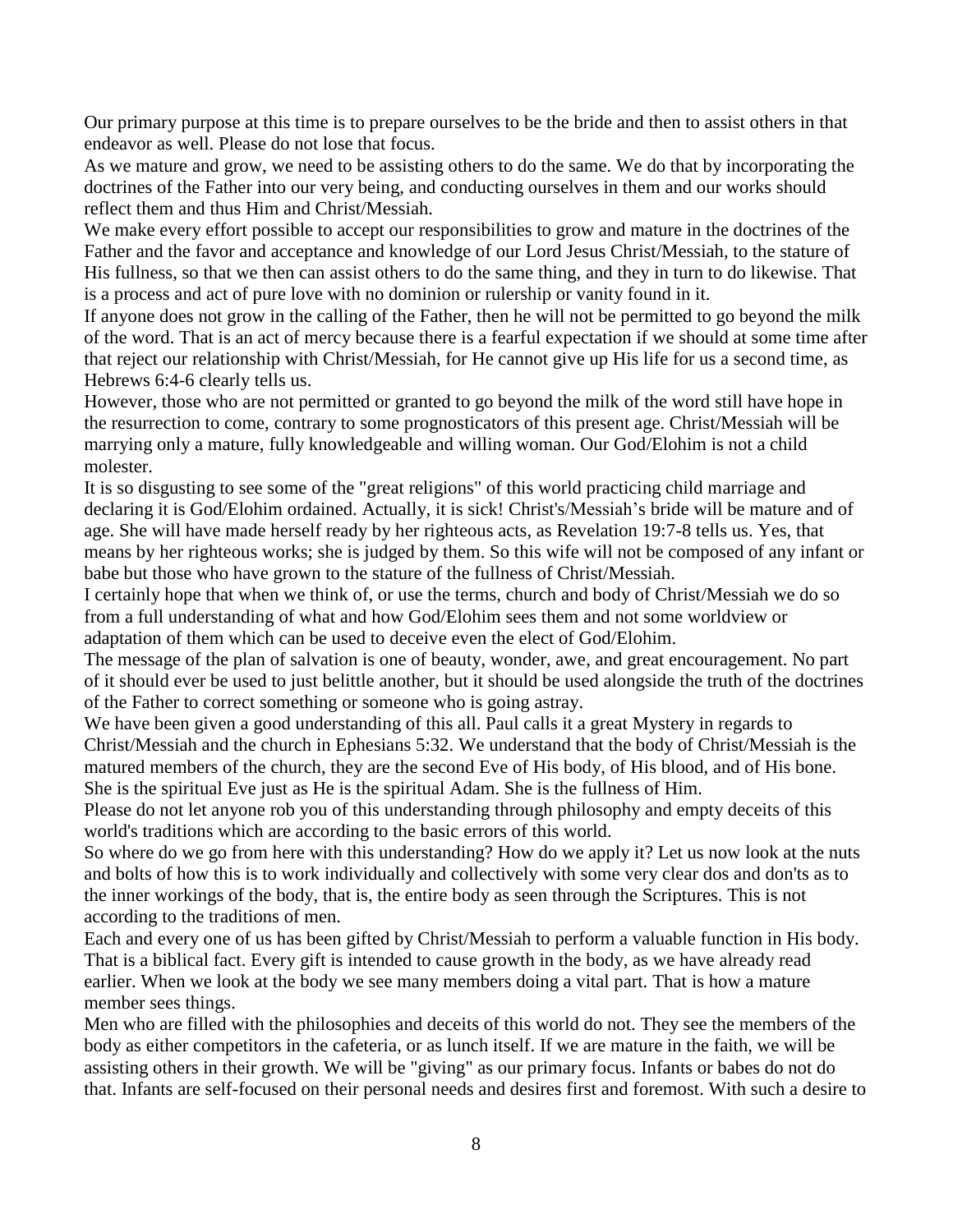satisfy the self, they can be easily led astray. Their childish drive of "get" and not "give" needs a strong and caring adult to help them through that stage of growth.

Infants use their sense of taste to extremes. They judge everything by it. Everything goes into their mouths, whether good for them or not. Thus every wind of doctrine, if packaged in a nice big bottle and filled with sugar water, gets ingested unless an adult in the faith keeps it from them.

These infants are not a functioning part of the body yet. They have not learned about their gift and how to apply it for the edification of the other members of the body. They still need to get there through growing in favor and acceptance and knowledge. They, as infants, are not yet capable of making those sound decisions.

We have all been at that stage in our conversion and growth. When thinking or talking about infants in the church, my mind will undoubtedly or inevitably turn to Hebrews 5:12-14. In the preceding verses to these, we see the author talking about Christ/Messiah and the Melchizedek Priesthood. Verse 11 has a very sobering judgment by the one teaching here.

*Hebrews 5:11:* "Of whom we have much to say, and hard to explain, since you have become dull of hearing."

The Jay P. Green Interlinear says of it: "Concerning who we have much to say, and hard to interpret (or explain in an understandable way to you) since you have become dull of hearing."

"Dull" here is #3576 *nothros. Strong's* says of it "from a derivative of #3541; sluggish, i.e. (lit) lazy (fig) stupid: dull, slothful."

The word it comes from, #3541 *nothos,* means "a spurious or illegitimate son; bastard."

God/Elohim has used this word here to clearly convey to us His thoughts of the shameful state these brethren were found in. They were doing the opposite of growing in favor and acceptance and knowledge. Let's read through verses 12-14.

*Hebrews 5:12-14:* "For though by this time you (longtime members of the church) ought to be teachers (that is, expected of each and every one of us regardless of the gift we have, for we are to teach by example), you need someone to teach you again the first principles of the scriptures of God; and you have come to need milk and not solid food. For every one who partakes only of milk is unskilled in the word of righteousness, for he is a babe. But solid food belongs to those who are of full age (mature), those who by reason of use (practice) have their senses exercised to discern both good and evil." Here we have a very descriptive lesson in that we are expected to be teachers. That means having a good enough grasp of the doctrines of the Father that we in fact can teach them to others in an accurate and understandable way in our sphere of influence.

There is a period of time attached to this. This is necessary for our growth and our assistance to others. To be content with just drinking milk provided by another is not acceptable. We need to be able to sit at the table one on one with our Creator and learn from Him with His Bible, and the aid of the spirit which has been given to us. Only then can we mature and be able to understand good from evil.

It is at that point in time that we will not be easily deceived by others and can assist the rest of the members of the body with eating good solid food. This is a lifelong endeavor after our calling and conversion to the belief and truth of God/Elohim and all Their ways.

God expects us all to go through a spiritual stage of infancy as part of our learning process. It is patterned after the growth cycle in physical form. You don't stay an infant for 10 or 20 years, do you? Of course not! The same thing applies spiritually. The members of our physical family—father, mother, sisters, brothers and such—assist us through all the growth stages until we reach maturity, and then we are expected to carry our own weight and be able to assist others in the household, the family.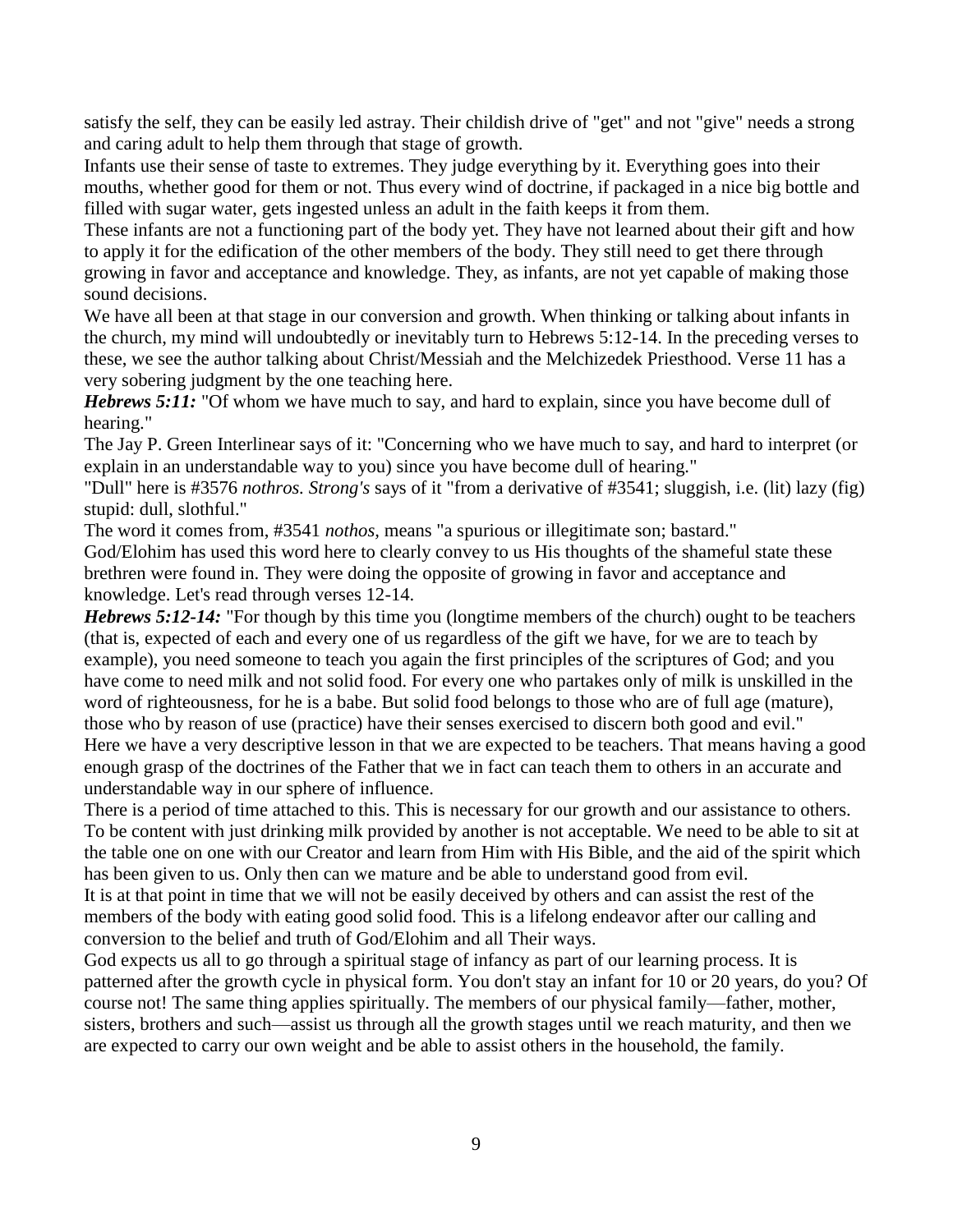That is the same in the spiritual pattern. In spiritual terms our growth in favor and acceptance and knowledge will not stop as we know it until we reach the stature of the fullness of Christ/Messiah, to a perfect man.

Simple question: How many of us think we have reached that pinnacle?

I know I haven't, and, frankly, I don't know anyone who has except those in Scripture like Paul, etc. There are some who think they have. If anyone thinks they can come between you and your spiritual Husband, then they have placed themselves at His level in the relationship whether they say so or not. There is no doctrine of multiple headship. There is only one head of the body and that is Christ/Messiah. Now, on the other hand I do know a lot of people who have become very lazy or dull of hearing and thus dull of doing. The two go hand in hand. They depend on another to do their studying for them. They hire somebody who is happy to take their money who then starts the process of dumbing them down and further lulling them to sleep.

Lazy little children! Some of these children make it to adolescence and then try to survive on a diet of sugar drinks. That is a diet of prophecy as in predictions, no substance for growth, just a quick rush. We need to be ingesting at a very minimum the basic or elementary principles or teachings of Christ/Messiah as listed in Hebrews 6:1-2. That is the milk of the word. There will not be any growth with that as a strict diet, but death will not occur either.

Unfortunately you will be content to be a dependent and not reach your full potential that the Father and the Son envision for you at this time in the plan. That basic milk listed here is, specifically, repentance from dead works, faith towards God/Elohim, of baptisms, teaching, laying on of hands, resurrection of the dead, and eternal life.

These scriptures here in chapters 5 and 6 are telling us we need to move beyond these elementary understandings and onto perfection. Remember, the author was trying to teach them about Christ/Messiah and the Melchizedek Priesthood. That is very important understanding to all of us, for we are going to be priests in that order. We are in training for it right now. That goes way beyond the milk of the word.

Do you know what that job description is? Do you know how you fit into it now and in the future? If you don't, then there is a lot of catching up to be done. To become a perfect man after the stature of the fullness of Christ/Messiah, we need to keep on learning from Him. That means spending time with Him in study and not depending on another to do so for us.

*Verse 3 here in Hebrews 6 says:* "And this we will do if God/Elohim permits."

Why would He say that? Read the next three scriptures to get the answer.

*Hebrews 6:4-6:* "For it is impossible for those who were once enlightened, and have tasted the heavenly gift, and who have become partakers of the holy spirit, and who have tasted the good Word of

God/Elohim and the powers of the age to come, if they fall away, to renew them again to repentance, since they crucify for themselves the Son of God, and put Him to an open (or public) shame."

Does that need any further explanation? I don't think so! However, I will add that 1 Thessalonians 5:19 tells us that we can quench (extinguish) the spirit.

Our merciful Father and Husband/Savior do not want to lose us to the second death. If They think we will carry on with some lazy habit which in fact can lead us to being bastards as the root word meant as we saw earlier, then They will not allow us to move beyond the milk.

Once again, it is we who do the leaving and the forsaking, not Them. So there are safeguards built into the process. Unfortunately, there are some who do not think so and teach that if you are called now and don't make the cut you are fuel for the fire of the second death.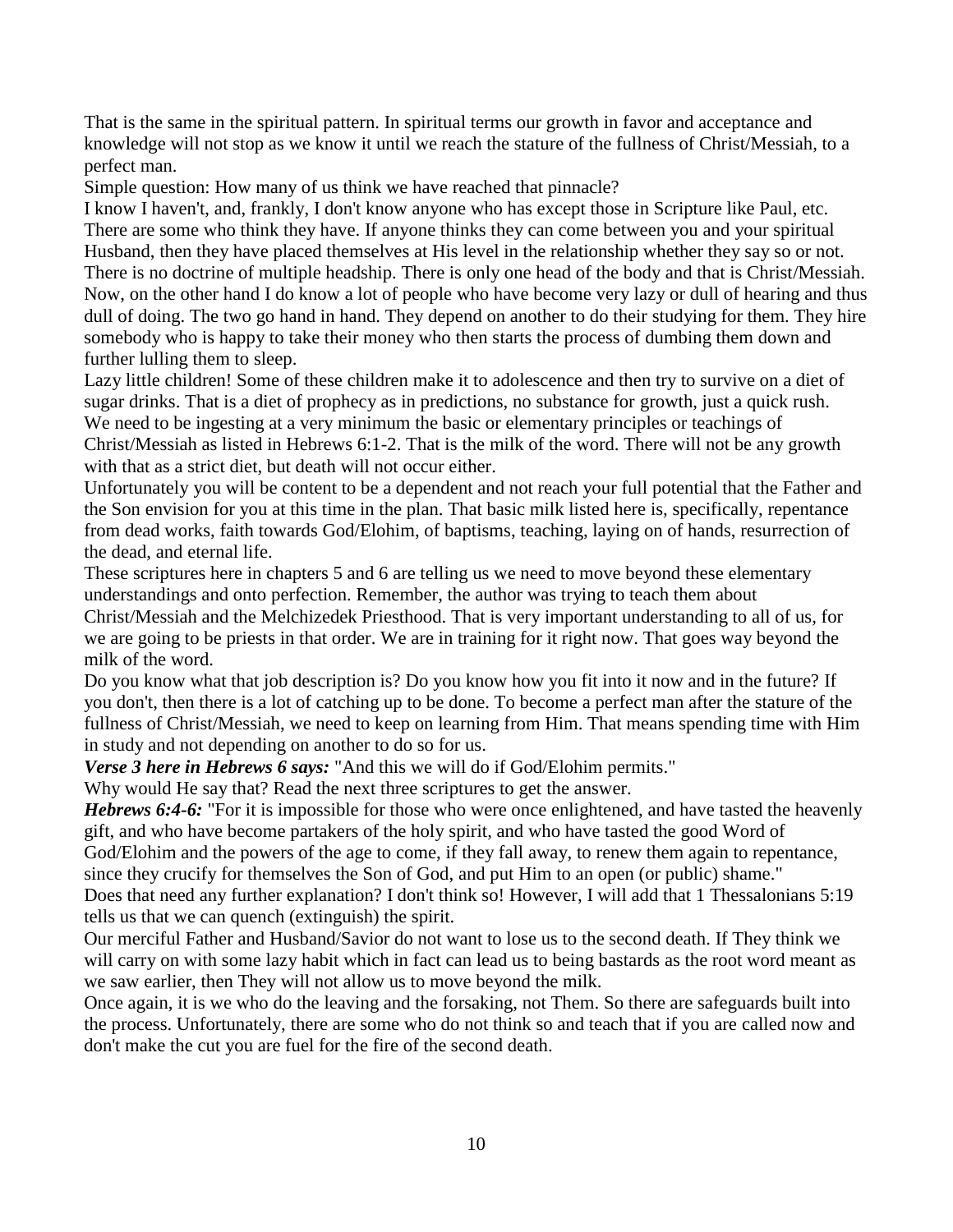That is just not a doctrine of the Father. That, however, is not to be used as an excuse to wander away either, for we are accountable for what we know and, for that matter, what we teach. We must never, never, never deny the spirit!

There is a doctrine known as the unpardonable sin. We have a lengthy article addressing it on the website.

Speaking of the website (abibofgod.com), if you are not capable of downloading and printing out an article, please let us know and we can mail one out to you. It does not cost you anything. Nothing here is for sale, and we don't want your money.

I find it amazing that there are a lot of individuals and organizations running around spouting off that they are the elect of the body. By that they are saying they're the only ones that count. Somehow everybody else is meaningless and trivial compared to them. They profess they are the Philadelphians, the cream of the crop.

Those things confirm to me they are anything but. In fact, that type of attitude declares to me they are of a Laodicean attitude. Remember? Rich and in need of nothing. That is an arrogant attitude and behavior pattern that many juvenile individuals characterize. There is none of the humility and meekness displayed in it which is a prerequisite to the stature of the fullness of Christ/Messiah. They are in fact usually wretched, miserable, poor, blind and naked, as Christ/Messiah tells us in Revelation 3. They have become so lazy, complacent and self-centered that Christ gives them this warning:

*Revelation 3:15-16:* "I know your works that you are neither cold nor hot. I could wish you were cold or hot. So then, because you are lukewarm, and neither cold nor hot I will (am about to) spew (puke, vomit) you out of My mouth."

That is a very frightful thing. Christ/Messiah is about to puke brethren out of His body! **How drastic a wakeup call is that!** To be puked out of the body of Christ/Messiah by the direction of the head of it! Please do not just read over this. The predominant attitude in the "churches of God/Elohim" is exactly that today. A self-importance, and a complacency to growth, has become so entrenched in the works of most organizations that I personally fear for them. They should be in all of our prayers.

I am not talking about those who have denied Christ/Messiah, who have become anti-Christ/Messiah, but about those who have not denied the spirit and who have just gotten very lazy and complacent towards the rest of the body. I am talking about those who are quite content with the growth level they have reached and do not wish to go beyond it.

If we are content and satisfied with where we are, how do we grow in the grace and knowledge of the gift or gifts we have been given? We are not given these gifts to edify ourselves; they were given for the express purpose of edifying the body, the other members of it, wherever they may be found. Such a self-centered, lukewarm attitude will not be tolerated by Christ/Messiah. He will puke it out. Do not be dumbed down by others to think you have no gift or that your gift is not important at this time. The modern-day Pharisees who teach such things—that the focus is on them and their works—are nothing more than agents of the devil. They attempt to put on a shiny veneer, but the filthy stench of Satan is pervasive.

Use all your spiritual senses for discerning not just one or two of them. You are of tremendous value to the Father and the Son and thus the body of Christ/Messiah. Just think. The Creator, the King of the universe and all creation have singled you out to be called out of unbelief into the glory of the knowledge of Jesus Christ/Messiah and the part you have at this time before you in the family of God/Elohim the Father. Don't let any man or demon steal that crown from you! It should fill us all with hope and zeal.

Do not be so dumbed down that you come to believe you are not worthy of such a magnificent calling. You are not inferior to anyone except the Father and the Son, and—just think—the Son wants you to be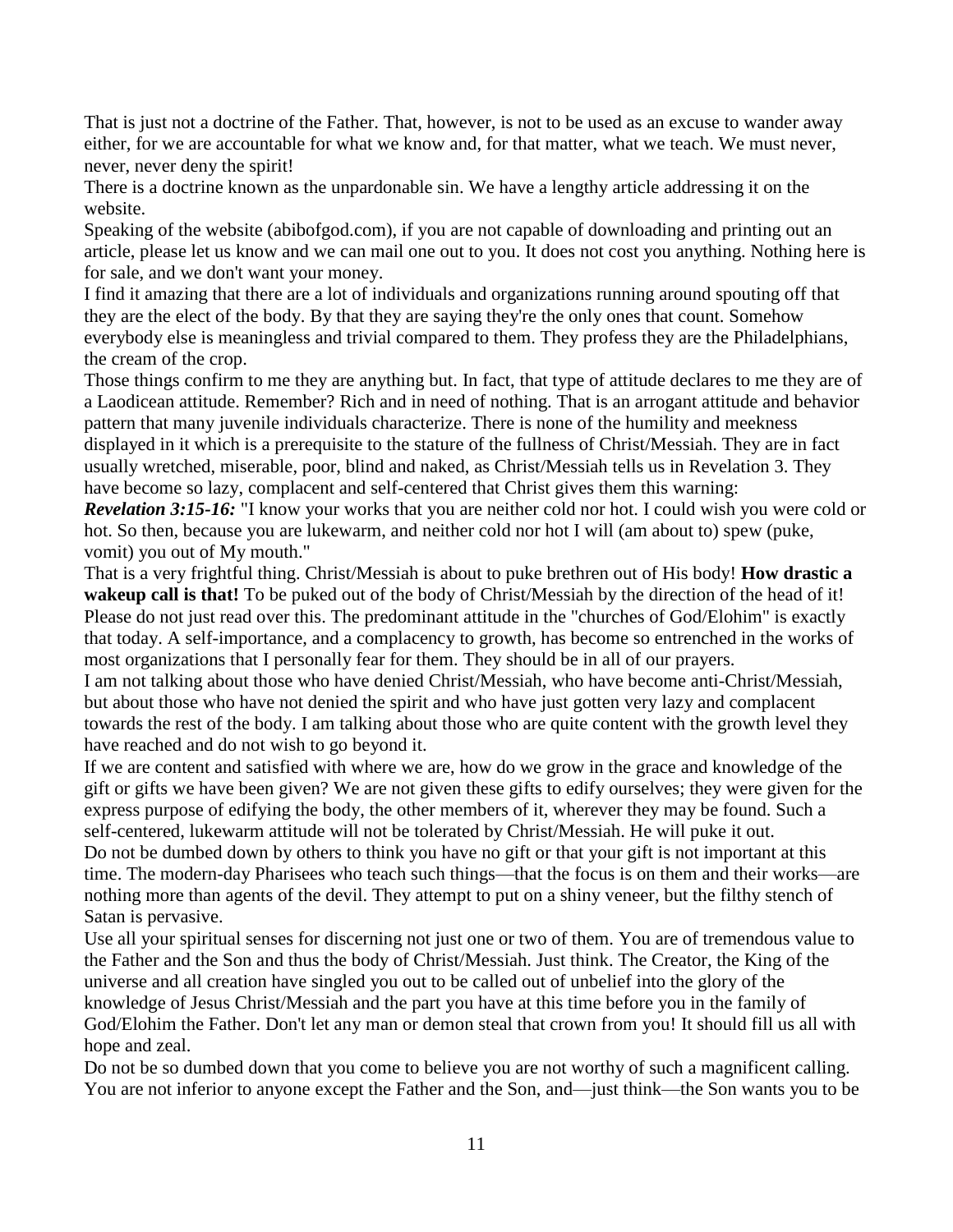complete in Him, to be perfect in Him, to His stature and fullness. How can we let anyone else tell us otherwise?

Brethren, deluded men have been creeping into the church for nearly two millennia. Let's come to grips with a very important understanding. The Scriptures tell us that the vast majority of us who have been called were the weak and the base of the earth, but we are not to stay in that way or to even think that way.

On the other hand, we are not to think more highly of ourselves than we should, which we will be getting to shortly. We need to believe and understand that at this time in our calling we have been called to train for the number-three position in the family of God/Elohim. That is the bride, the wife, the mother after the patterns of creation and the family. Don't get caught up in the false humility of "Why me?" Just drink it in and get to work.

The reasons why are meaningless to me. I just scream out *Thank You, thank You, thank You* in the spirit. I know I can't do it myself, so give me all the help I can get.

Take a look in the mirror. Yes, it's you! Do not doubt but believe. Nothing is impossible for God/Elohim, and we are going to be living proof of it. At least I know I will be if I can do what is expected of me.

My part is easy. All I have to do is be obedient to what I am told to do by my Father and Husband/Savior. I don't care what some self-proclaimed muckety-muck thinks or says, and neither should you. We are of great value to God/Elohim and the plan for eternity if we pick up the ball and get in the game.

All we have to do is the part or function He has us placed in the body for. That's it. We need to play for the entire game and not be a ball hog but understand that others are gifted as well, and as a team we can come to a great victory.

The rest of all of mankind is in the audience and they don't even know they are cheering you on. We are all of the same value! If we decide to lie down during the middle of the game and no longer put in any effort, we are not just hurting ourselves but also our fellow teammates.

There are many hurting the body today because all have at one time or another fallen asleep or at the least slumbered when we are to be active and alert. Matthew 25 tells us that is a sure condition just prior to His return. Wake up and fill up your own oil. No one else can do it for you. Once you are filled up, you are able to show others how to do it as well and from Whom they need to purchase the oil. We could read those scriptures but we have so often we will forgo them at this time, for either we believe them or we don't.

Now let's get to some of the interworkings and relationships that we are to be involved in as members of the one body.

*Romans 12:1-12:* "I beseech you therefore, brethren, by the mercies of God/Elohim that you (very personally and individually) present your bodies a living sacrifice (that means laying down your life for others. Do we do that? Do you give of your time and resources and set your desires aside to serve and benefit other members of the body?) holy, acceptable to God/Elohim, which is your reasonable service (did we get that? God/Elohim expects us to be doing it. We don't score any brownie points for doing so because it is part of our responsibilities). And do not be conformed to this world, but be transformed by the renewing of your mind (growing in favor and acceptance and knowledge according to Christ/Messiah) that you may prove what the good and acceptable and perfect will of God/Elohim is."

Brethren, do we do that? It is not someone else's responsibility to do it for us. If we do not do so ourselves, how do we know for sure what the good and acceptable and perfect will of God/Elohim is? Are we willing to leave such a personal and important decision up to another? That would be beyond ridiculous.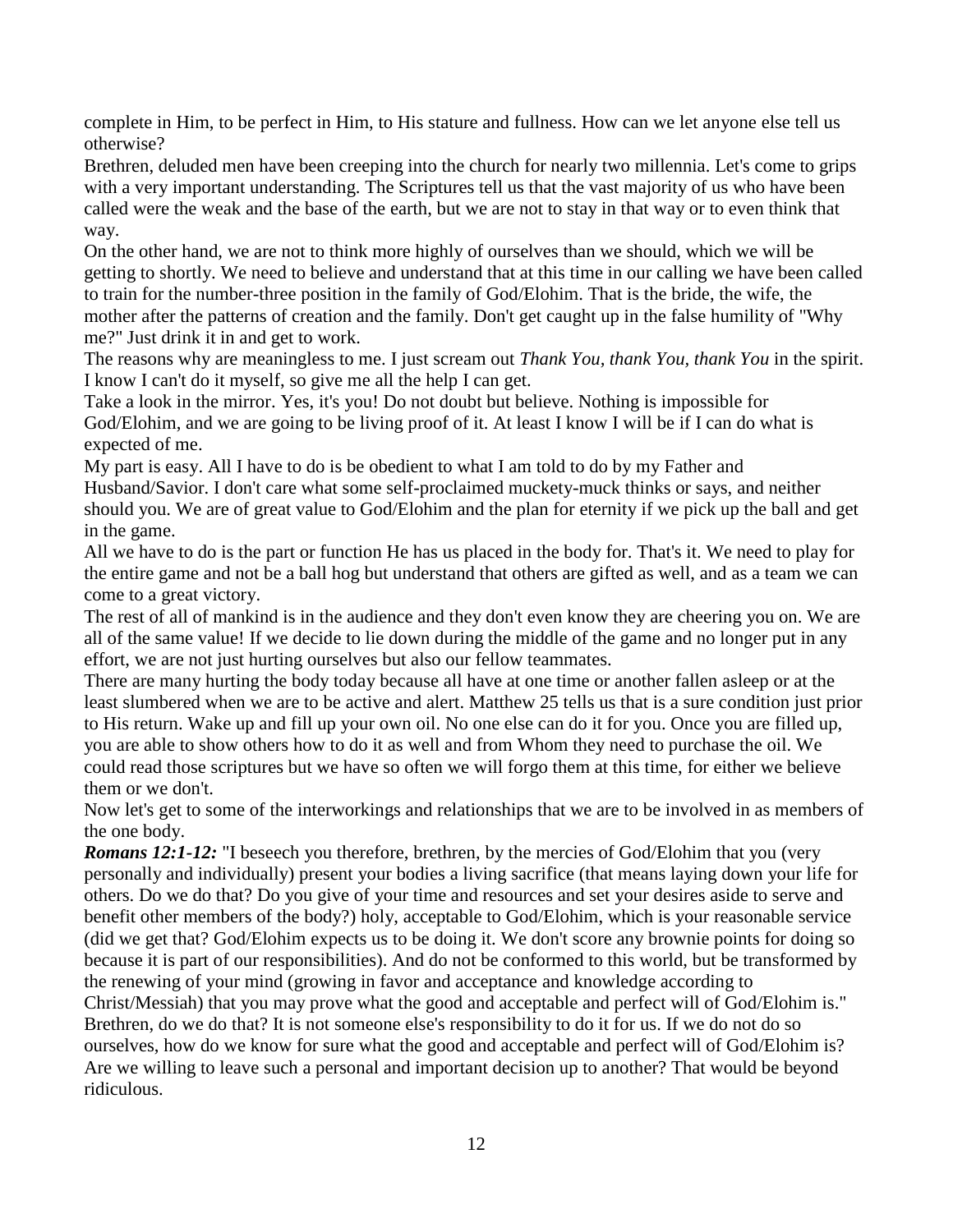This is all effort on our part*.* Some brethren feel renewing their minds is going to services once a week and listening to a sermon for an hour or so. That is lazy, lazy, lazy. If for some reason you have not been renewing your mind daily, start now. Get up a half hour earlier each day and just read a chapter or two from Scripture.

In fact, start at the beginning in Genesis and make the commitment to read through the Bible a little bit each day. It has profound effects on us all. You are not just doing it for yourself but for the rest of the body as well, for as you grow in that you will undoubtedly be able and willing to assist others as well. Rekindle your first love. Put more oil in your lamp—pure oil, not oil filtered through another's eyes. Start proving all your beliefs over again. Take one at a time and let Christ/Messiah feed you from His word.

Many doctrines have been watered down and changed in subtle and gross ways so that they do not even resemble the doctrines of the Father. You may think you are following truth when in fact you are following philosophies and vain and empty deceits of men shaped after the tenants of this world. Get it all straight in your mind because what Paul is about to teach us next is your responsibility in the body. Remember, Christ/Messiah gave us all gifts when He ascended on high. That means He at that time started handing them out to the individual members of His body.

But what else does He tell us there in Ephesians 4? Let's read it again.

*Ephesians 4:8:* "When He ascended on high, He led captivity captive and gave gifts to men." He led captivity captive. I asked earlier "What captivity?" and "Why is it timed with giving men gifts?" Have you relied on the thoughts and conclusions of men to shape you into their image of understanding and their belief system?

Throw off those shackles and dine one on one with Christ/Messiah and come out of that captivity. He has given you the ability to do it. Yes, you, me and everyone else who is called by the Father. Don't ignore it! Use it!

This does not mean you are becoming big in your own eyes. On the contrary, Christ/Messiah is then becoming big in your eyes and not some man who would gladly take over His role. Some lazy little children say, "I have no gift from Christ/Messiah." Do you believe you are a baptized member of the body? If the answer is yes, then you have been given the gift of the holy spirit after the outward expression of the laying on of hands by one who has the spirit in them.

If you then have been given that common gift which is given to all who repent, have been baptized, had hands laid on, then you also have been given at least one individual gift as well. To deny the fact that you have been given a gift to develop and use in helping the body grow in love is a dangerous place to be.

You may say, okay, I believe the word that I have been given a gift, but I do not recognize it. Let me help you with that. Please do not let men define for you what are gifts and what are not. The answer is solely within you. Remember, it is personal to you, given to you by your Husband/Savior. *Matthew 25:15:* "And to one he gave five talents, to another two, and to another one, **to each according to his own ability***,* and immediately he went on a journey."

Did we hear that loud and clear? He gives us talents or gifts according to something we already possess. In most cases it is just a spiritual enhancement of what we already have or do. Stop and think. What do I do instinctively or naturally in life that can benefit or has benefited others? There is your answer now get to work on it.

Pray to Christ/Messiah that He refreshes you

in it, renews you in it, so you can grow in it. Once you have that established, you then need to exercise it, start small and

let it grow in your sphere of influence in the body.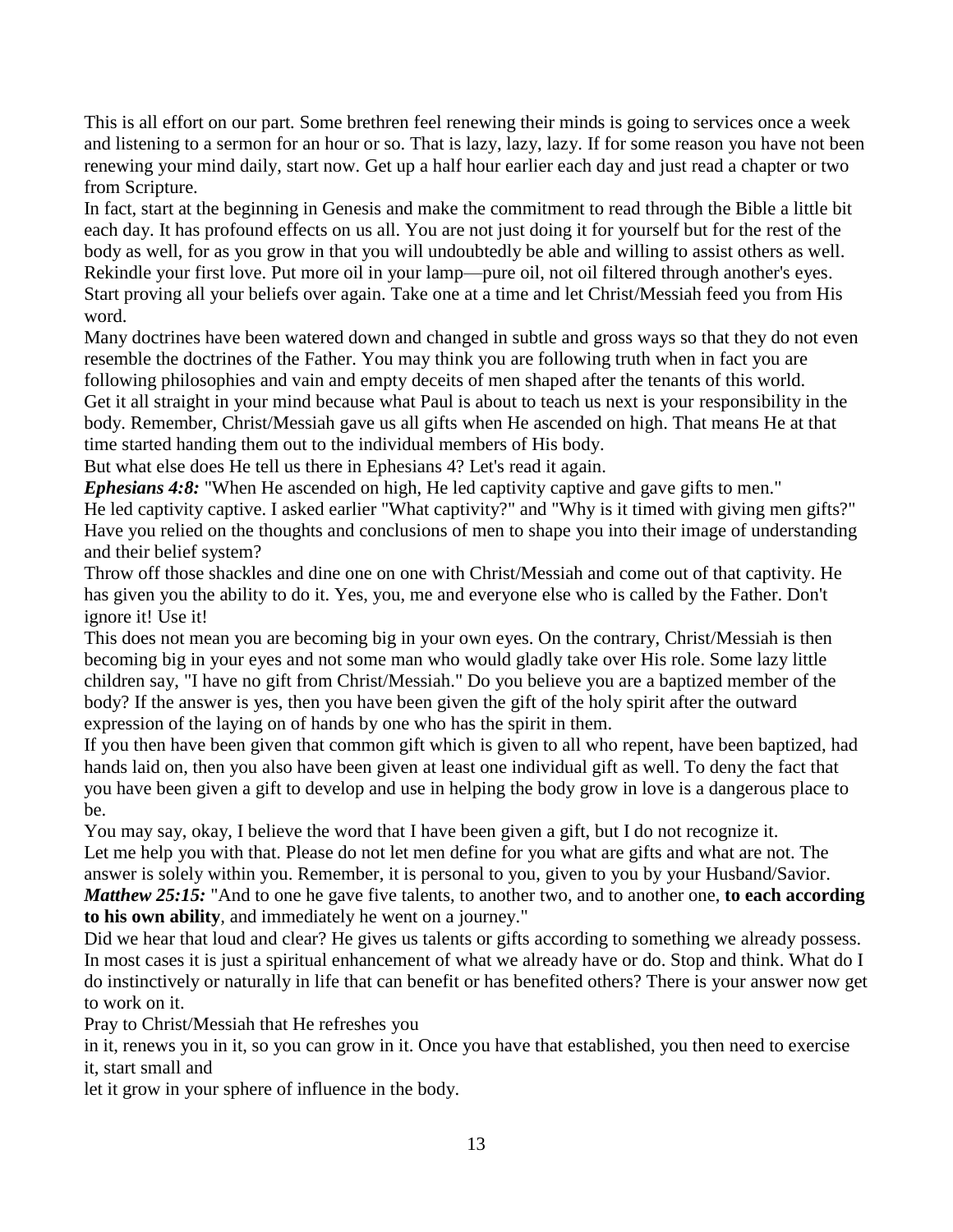Pay no attention to any threats from men. Just think if the disciples of Christ/Messiah had listened to them put them down, and to their threats. They would never have gone on to success.

Stephen is a prime example of that. Was he an apostle, evangelist, prophet, etc.? Not according to Scripture, yet he preached to the highest religious/political organization of his time, the Sanhedrin. Scriptures tell us he was a deacon or servant, the same word used to describe what is our common service to one another. It simply means one who serves or ministers.

I have had women, sisters in the faith, say to me what can I do, I have no gift, I am just a mother and housewife. Are you kidding me! You're right, you don't have a gift, but rather many gifts if you have been a successful mother and wife and homemaker.

You obviously have let the great ones of this age define for you what a gift is and isn't. That is why you need to let Christ/Messiah feed you and not some man who is an agent of the devil, whether deluded or not.

Just think how many times a day as a mother, wife and homemaker you have opportunities to teach, exhort, give, be compassionate, provide for another's needs, etc., etc., etc. Those are all gifts. If you can complete them in your physical responsibilities, you can do so spiritually in the body.

Let's continue listening to Paul here in Romans 12 and listen to what is and what is not good, and acceptable, and perfect and then renew our minds in Christ's/Messiah's instructions as to what the body is to be looking like and doing.

**Romans 12:3-8:** "For I say, through the favor and acceptance given to me, to everyone (not just some) who is among you, not to think more highly than he ought to think (no benefactors, overlords, great ones, high and mighty ones, for we have only one head) but to think soberly, as (because) God/Elohim has dealt to each one a measure of faith. For as we have many members in one body, but all the members do not have the same function, so we many, are one body in Christ/Messiah, and individually members of one another (we do not harbor any doctrines that would resemble those of the Nicolaitans in the body of Christ/Messiah which He says He hates. So why would we agree to come under the rulership of layers of men when we have only one head? Paul here has just given us a beautiful and detailed description of the body and our relationship to each other), having then gifts differing according to the favor and acceptance that is given to us, **let us use them***:* if prophecy (#4395 *propheteuo* or one who speaks openly of divine scriptures or simply under inspiration) in proportion to our faith; or ministry (simple service of all kinds) in ministering; he who teaches, in teaching; he who exhorts, in exhortation; he who gives (talking about all kinds of giving here; time, patience, longsuffering, food, clothing, all the various things we have at our disposal) with liberality; he who leads, with diligence; he who shows mercy, with cheerfulness."

There is nothing here about the philosophies and empty deceits of the world as to a rulership structure, is there? No, not at all. For everything mentioned here are gifts, spiritual enhancements given to the individual members of the body to benefit other members in love. There is no vanity in any gift Christ/Messiah has given us which is intended to enhance a natural ability.

When Moses told Christ/Messiah/the Word, that he was not a good speaker naturally, did God/Elohim make him one? No, He let Aaron do the talking, the speaking before Pharaoh, because he had a more natural ability to do so.

Some folks can't speak boldly about anything, so why would God/Elohim enhance something they do not naturally do? They will not get a gift of prophecy, but God/Elohim will enhance something they actually have. It could be exhorting, or mercy, or giving. They all are to be used within the body to enhance it, to grow it in love and also to grow it in more favor and acceptance and knowledge of our Lord Jesus Christ/Messiah, the Head of it all.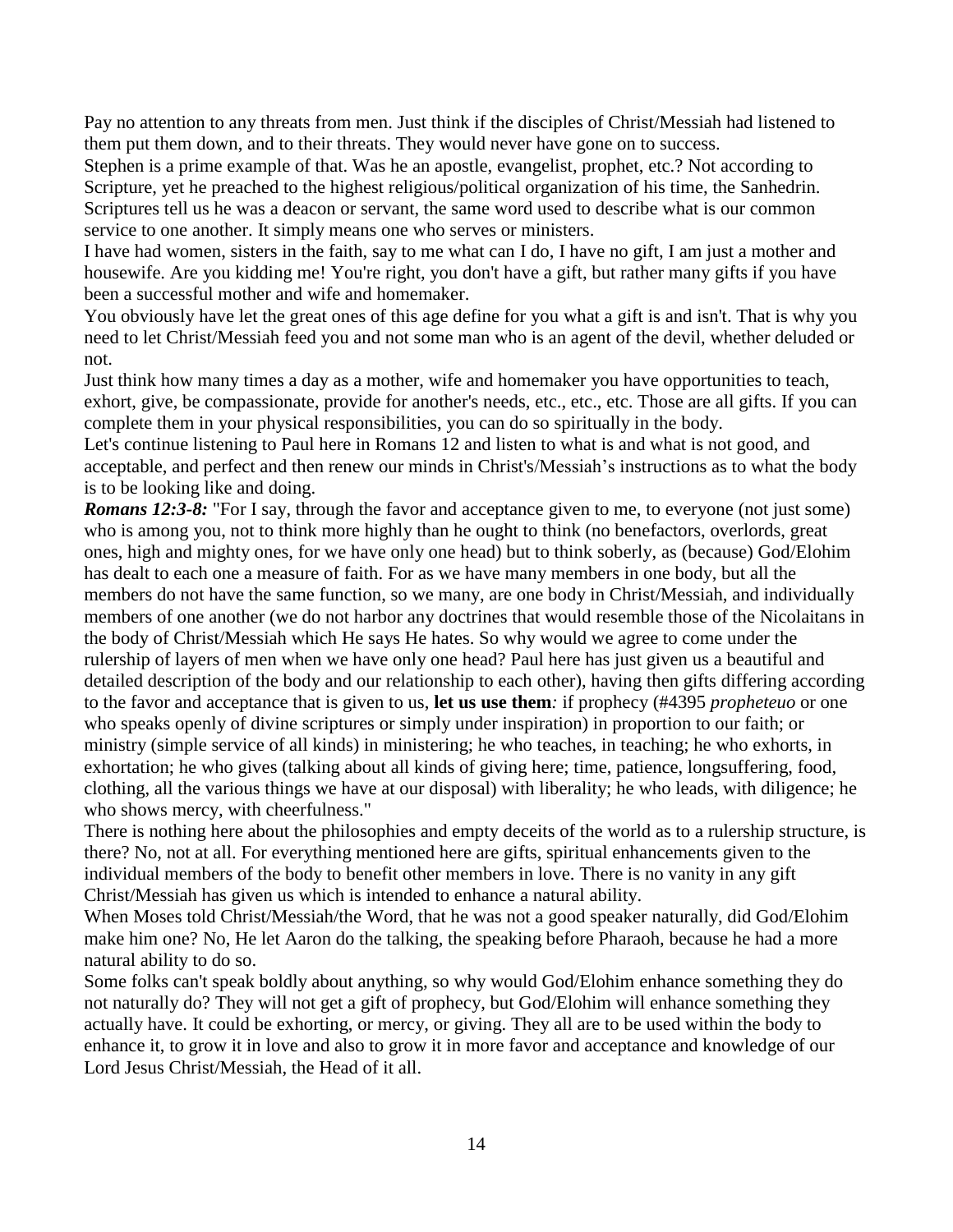Paul is teaching us that all the functions in the body are a wonderful, methodical, unified, system of love towards one another. That is so foreign to what we see in many of the "church" organizations today. It is a wonder people are not flocking out of them.

Their hierarchical layers of rulership and dominion are anything but an example of the body of Christ/Messiah. They are in most cases a mechanism of this world's understandings, which are designed to dumb down the occupants.

Let's continue to listen to Paul's instructions here to see how Gods/Elohim word empties burning coals on the vain philosophies and empty evil deceits of the basic tenants and teachings of this world and those who hold them.

*Verses 9-21:* "Love without hypocrisy (not pretend or any definition of the world's). Abhor what is evil. Cling to what is good. Be kindly devoted to one another with brotherly love, in honor, giving preference to one another; not lagging in diligence, fervent in spirit, serving the Lord/Yehovah; rejoicing in hope, patient in tribulation, continuing steadfastly in prayer; distributing to the needs of the saints, given to hospitality. Bless those who persecute you; bless and do not curse. Rejoice with those who rejoice, and weep with those who weep. **Be of the same mind towards one another***.* Do not set your minds upon high things, but associate with the humble. Do not be wise in your own opinion (prove your beliefs from patterns in Scripture). Repay no one evil for evil. Have regard for good things in the sight of men. If it is possible, as much as depends on you, live peaceably with all men. Beloved, do not avenge yourselves, but rather give way to wrath; for it is written; vengeance is Mine, I will repay, says the Lord/Yehovah. Therefore if your enemy hungers, feed him: if he thirsts give him drink; for in so doing you will heap coals of fire on his head. Do not be overcome by evil, but overcome evil with good."

Anyone feeling rich and in need of nothing after reading that?

Do we believe all this? If we do, then we need to make a greater effort to not function according to the world's ways. We should not fear them or the things they impute. We need to use our God/Elohim-given gifts in a humble and caring way.

We will not think we are more important than another. We will depend on the Word of God/Elohim and the spirit of God/Elohim for our inspiration and understanding and not some interpretation of another. Yes, we can listen to it, but we need to check up on it in the Scriptures and filter it through the spirit of God/Elohim residing in us.

We do glean from all four corners of the field as sojourners. Gleaning is a time-taking process. It isn't an action of just shoving something in our mouth. It takes effort on our part to pick up the good kernels and remove any chaff or dirt that may have accumulated on them. Only then are they ready to be eaten and digested.

We will not place undue honor on anything. We will make every effort to renew our minds daily so we know what is the grace and knowledge of our Lord Jesus Christ/Messiah and not some forgery. We will serve His body as we are placed in it, not looking for any honor or accolades in doing so but undertaking our reasonable duties assigned to us as we are placed in it by the Head. We will not feign from them regardless of who or what confronts us.

There is no fear in true love or carrying it out. Our focus will be on giving and not getting. Oh, yes, dear brethren, we are of great value in God's/Elohim eyes if we do such things. We have been called out of the unbelief of this world into a glorious calling of belief and faith in Christ/Messiah.

I like to turn to 1 Corinthians 1:18 often when getting my bearings on this subject when surrounded by a sea of turmoil.

*Colossians 1:18:* "And He is the Head of the body, the church, who is the beginning, the firstborn from the dead (spiritually, of course) that in all things He may have the preeminence."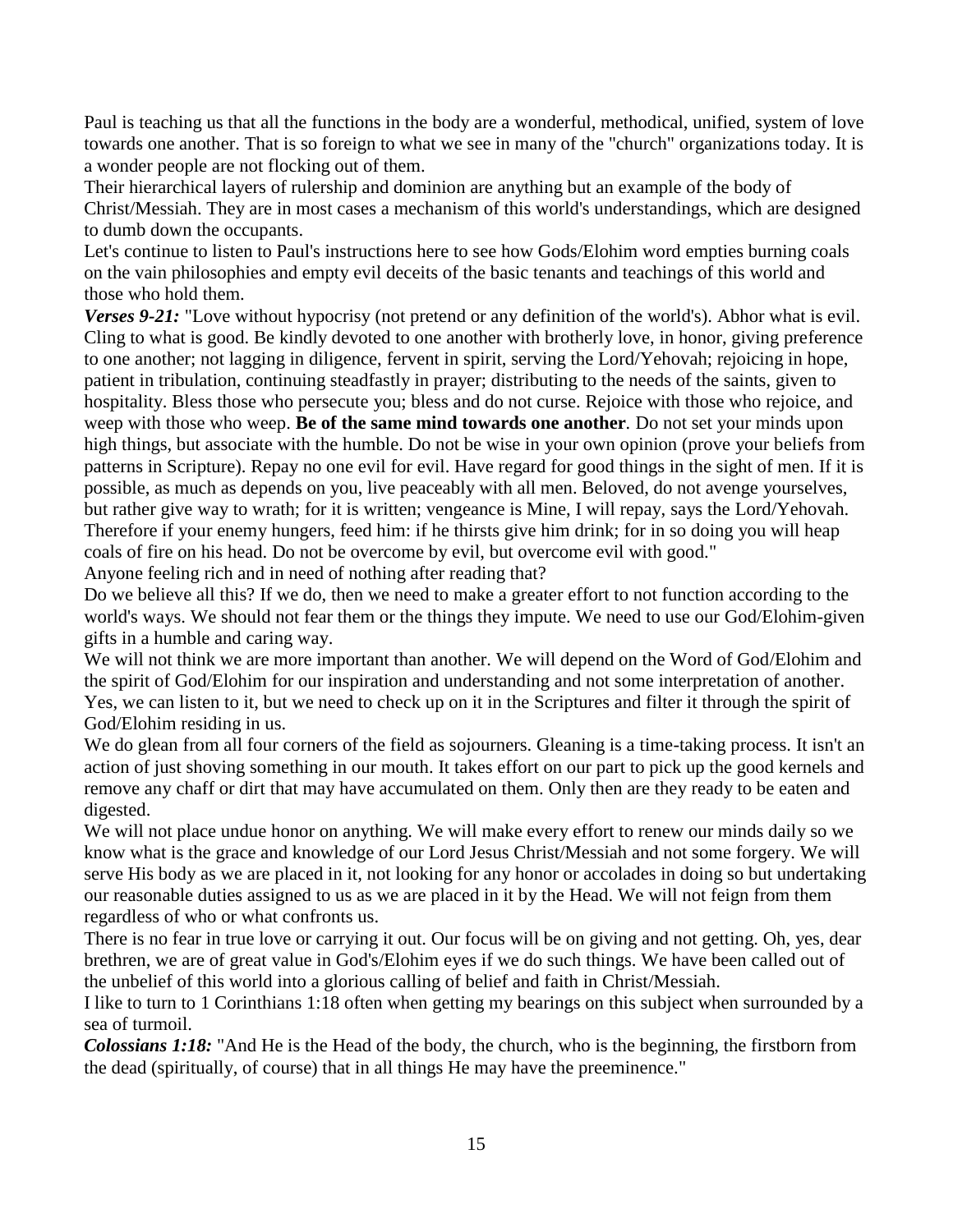So very simple and all-encompassing at the same time. No doctrine of the Father assigns layers of headship, not one. We are all to willingly submit one unto the other in love under the authority and direction of Christ/Messiah. Do not let any man or demon convince you they have headship, dominion over your faith, for we have the faith of Jesus. You are directly linked to the head as in direction. Unfortunately so many men and women have submitted to the hierarchical lie. I did at one time, until Christ/Messiah led me out of that captivity. So have many others. We are under a patriarchal system of governance. The only two beings that have been positioned in that are the Father and the Son. Many years ago I had a man attempt to convince me and many others in attendance at a Bible study that he had rule over us. He emphasized a few scriptures that are translated as "rule" over us. In each case I pointed out the dual meanings of each Greek word and at times the singular meaning. In every case the Greek had the meaning of leading and maintaining.

Now, that is a far cry from the terrible translation of "rule." Unfortunately, the translators filter it through their understanding of such things and apply the wrong meaning in some instances. In others, they have the right one.

After everyone else was told to leave the hall and that the "study" (dictates) was over, he continued with my wife, Linda, and me, trying to convince us of his right of rulership. One of the places he ventured was 1 Corinthians 12:28. He didn't actually turn there, for I was the only one with an open Bible before me.

*1 Corinthians 12:28:* "And God/Elohim has set these in the church: first apostles, after that prophets (inspired speakers), third teachers, after that miracles, then gifts of healings, helps, administrations, variety of tongues."

He insisted these were orders of rank of authority in the church. He could not or would not accept that they were orders of **functions** given to the first century church for the obvious reasons. First apostles, because they were sent forth by Christ/Messiah to get thinks started. That is the meaning of apostle: one sent forth.

Then there was a need for inspired speakers (prophets) because of the masses being called. Then there was a need for teachers to assist in explaining the inspired Word of God/Elohim, how to put it into practice to all the people hearing the truth for the first time as God/Elohim intended it to be understood.

The list goes on. Miracles, healings, helps, administrations, tongues: All were necessary to the growth and health of the fledging church to confirm these things were of God and to conduct things decently and in order without confusion.

Are we to believe that "helps" have more authority than "tongues" or "healings" have more authority than "administrations" and so on? How worldly is that? How deluded spiritually is that? Anyway, this fellow was fit to be tied and was completely lost on what to do or say next, so we eventually left.

He now goes by the title of pastor general and actually allows his followers to refer to himself as apostle. There are so many Little Lord Fauntleroys running around in and out of organizations today it is no wonder brethren are losing their identity as active working and functioning and gifted members of Christ's/Messiah's body. When you get a steady diet of Nicolaitan doctrines, one can come to believe them or in some cases just give in and acquiesce.

There is a lot of instruction on the body of Christ/Messiah and what it is to look like and what it is to do. Let's turn to another very familiar account of it so we can continue to renew our minds. Paul does another beautiful job of putting it all into relevant and easy-to-understand terms and language in 1 Corinthians 12. The entire chapter is to me a work of art.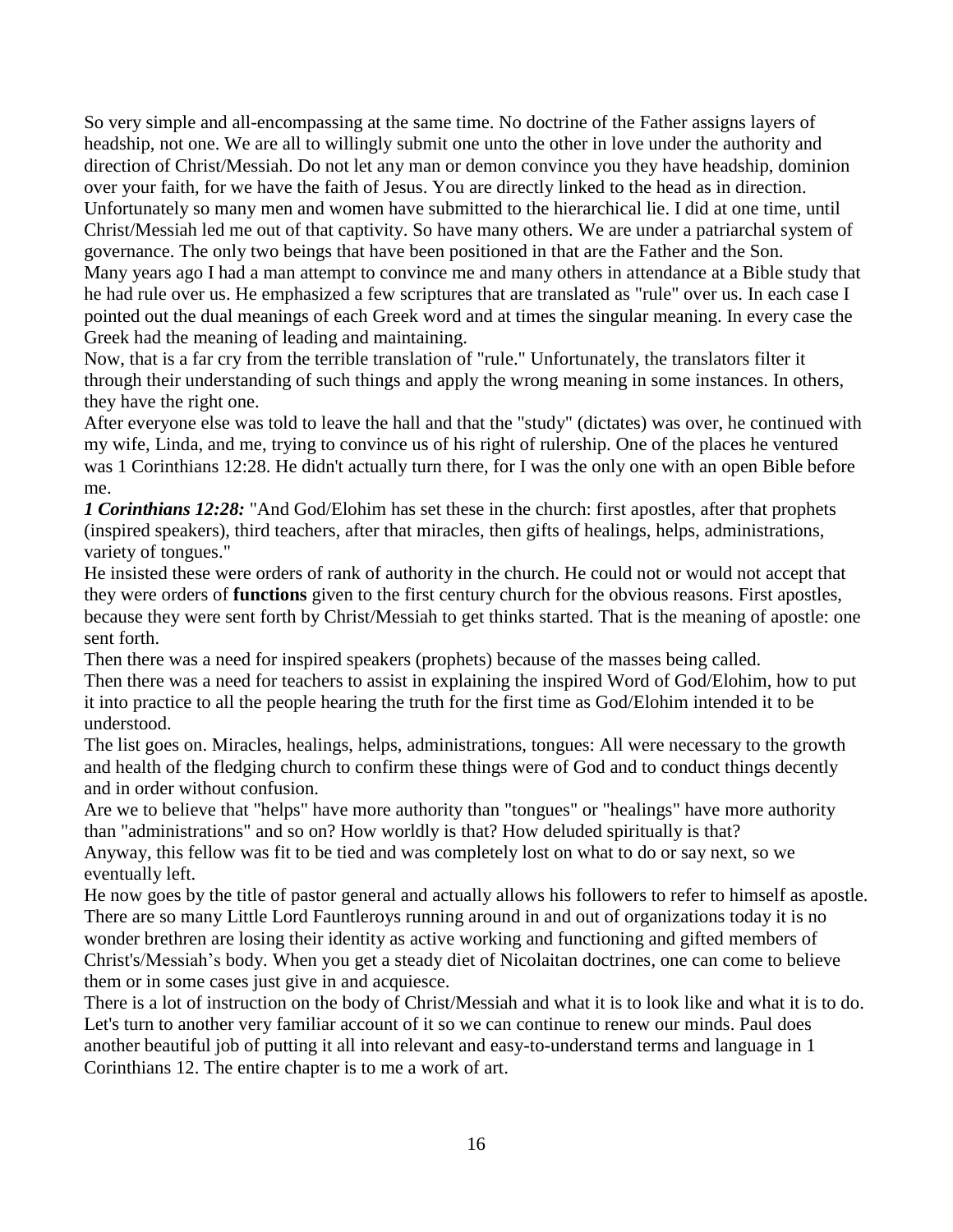*1 Corinthians 12:1-11:* "Now concerning spiritual gifts (or spiritualties), brethren, I do not want you to be ignorant. You know that you were Gentiles carried away to these dumb idols, however you were led. (He is actually making fun of them because to do what they were doing was dumb, no matter what the excuse or reasoning.)

"Therefore I make known to you that no one speaking by the spirit of God/Elohim calls Jesus accursed (*anathema*) and no one can say that Jesus is Lord except by the holy spirit.

"Now there are diversities (various kinds) of gifts, but the same spirit. There are differences of ministries (services) but the same Lord. And there are diversities of activities, but the same God/Elohim who works all in all. (There is that phrase again).

"But the manifestation of the spirit is given to each one for the profit of all: for to one is given the word of wisdom through the spirit, to another the word of knowledge through the same spirit, to another faith by the same spirit, to another gifts of healings by the same spirit, to another the working of miracles, to another prophecy, to another kinds of tongues, to another the interpretation of tongues. But one and the same spirit works all these things, distributing to each one individually as He (Christ/Messsiah) wills." I was led to believe years ago they come with the piece of paper one received from a college.

*Verses 12-27:* "For as the body is one and has many members, but all the members of that one body, being many, are one body, so also is Christ/Messiah. For by one spirit we are all baptized into one body, whether Jews or Greeks, whether slave or free, and have all been made to drink into one spirit. (Not one college.) For in fact the body is not one member but many.

"If the foot should say, because I am not a hand, I am not of the body, is it therefore not of the body? (Of course not, for Christ/Messiah makes that determination, not the individual members.) And if the ear should say, because I am not an eye, I am not part of the body, is it therefore not part of the body? "If the whole body were an eye, where would be the hearing? If the whole were hearing; where would be the smelling? (Simple lesson here: If another part of the body does not look like you and do the same function, don't proclaim it not to be of the body. All the functions are supposed to work in unity under

Christ/Messiah through His spirit, which is used to give life to it.)

"But now God/Elohim has set the members, each one of them, in the body just as He pleased. (Not some man or group of men.) And if they were all one member, where would the body be? But now indeed there are many members, yet one body. And the eye cannot say to the hand I have no need of you, nor again the head to the feet, I have no need of you.

"No, much rather, those members of the body which *seem* to be weaker are necessary. And those of the body which **we think** to be less honorable, on these we bestow greater honor; and our unpresentable parts have greater modesty, but our presentable parts have no need. (Because they seem to get it anyway.)

"But God/Elohim composed the body having given greater honor to that which lacks it (contrary to the way of man) that there should be no schism (as to who is the greatest) in the body, but the members should have the same care for one another.

"And if one member suffers, all the members suffer with; or if one member is honored, all the members rejoice with. Now you are the body of Christ/Messiah, and members individually (if you follow these patterns)."

That is the beautiful and humble approach we need to take towards members of the body. No vanity, no self-centered; me, myself, and I; no worldly desires; and no deluded actions according to the philosophies of this world. It is all a labor of love under the direction of Christ/Messiah. We just need to do our part and He will make it all function well (filling all in all).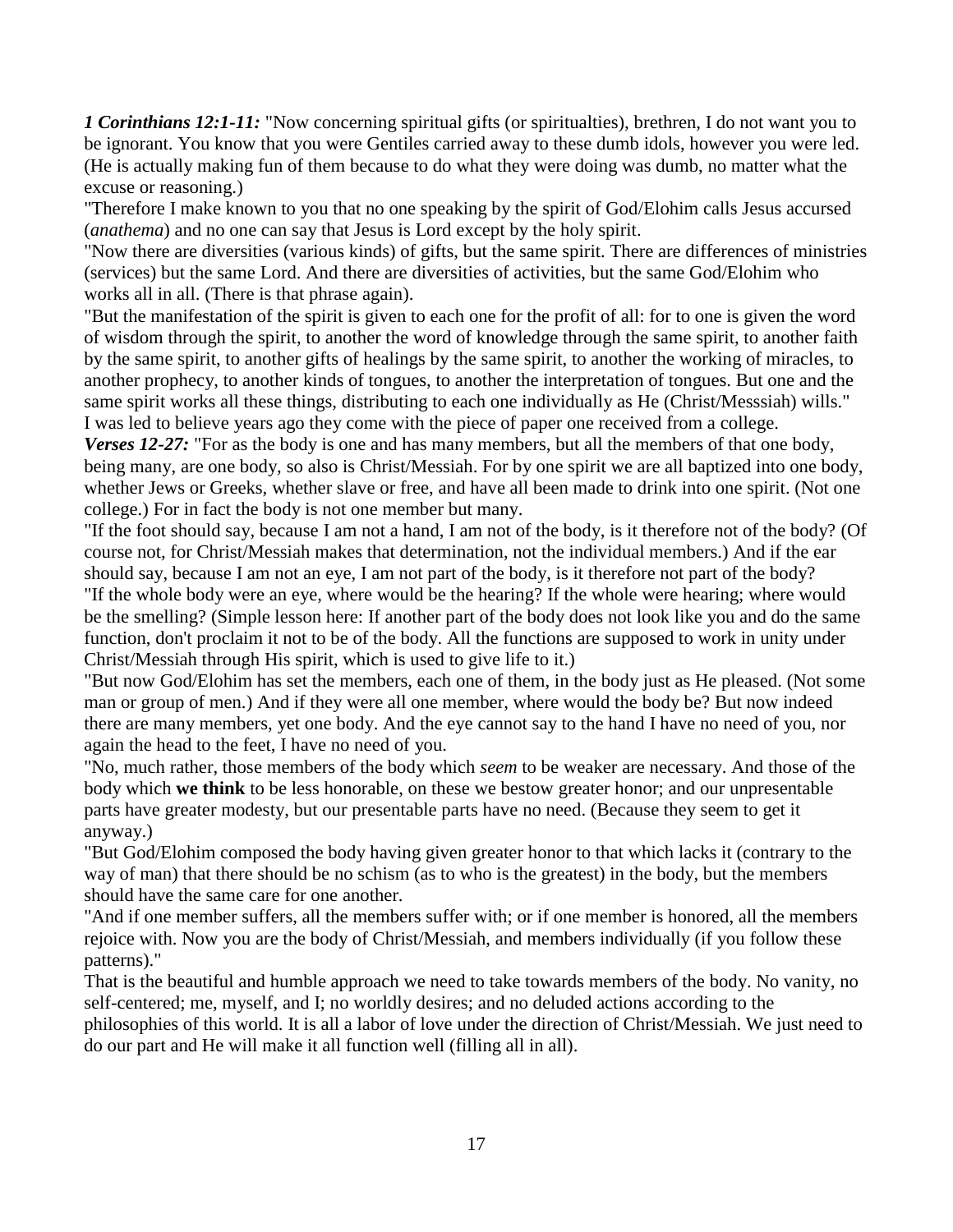Once again, these scriptures have taught us that it is Christ/Messiah who gives us our individual gifts, it is He who determines which ones we will have to use in the body. He is the only one outside of the Father who knows how we can contribute most effectively and efficiently, for that matter.

Christ/Messiah says each and every one of us is important to the well-being of the body. We are training to occupy and function in the responsibilities of the number-three role in the family of God/Elohim. We must all approach our responsibilities like a loving wife and mother does to hers.

It is my personal opinion that a woman who takes on her physical responsibilities as a mother, wife and homemaker, in a responsible, loving way, has a real head start over many of us. It is second nature to her.

Satan wants to shut that down by allowing women to think they are just subordinate. Look what his major religions in this world do to women and young girls. It's evil to the core. Look what Islam does to a woman. I'm not talking about westernized Islam, for those folks would switch in a blink if they were pressed to by mainstream Islam. Deluded leaders and very stupid people who are most of the time one and the same proclaim it to be the religion of peace. How screwed up is that?

We need to let the Scriptures, the Word of God/Elohim, define who and what we are. The philosophies of man, which are just deceptions of Satan, will attempt to keep us dumbed down, limit us in our real potential as ones called out of unbelief into the glorious grace and knowledge of the King of the Universe, not the ruler of this world.

Our calling is not a contest with each other. It is a start to learn what simple service to all in love is. It is humble and straightforward service. No Diamond Jim Brady's need apply. That is Satan's approach. To make this all work we must respond to the one spirit in us all. That is what assists us in what Ephesians 5:21 instructs us.

*Ephesians 5:21:* "Submitting (willingly yielding) to one another in the fear of God/Elohim." Just think. There are some who always apply the other Greek usage of this word here translated "submitting." That would be "ruling." Just insert that here to see how ridiculous that is: "Ruling to one another in the fear of God."

Then there are those who teach brethren it means submitting to them. I don't see any fear of God/Elohim in that. That would be fearing men. If we find ourselves in captivity to the dictates of the Nicolaitans, then get out of where you are. Get some space between you and them. They will threaten you, etc., but pay no heed to it. They can do to you only what God/Elohim allows.

We are to be of the same mind one towards the other. Now, that does not mean to overlords, great ones, heretics, busybodies, etc. We are instructed in Scripture how to deal with such.

*Romans 12:16 also tells us:* "Do not set your mind on high things, but associate with the humble." *And verse 10:* "Be kindly devoted to one another with brotherly love, in honor giving preference to one another."

We read the same instruction to the members of the body throughout the Scriptures. There is no gift of dominion over another, but there certainly is a spiritual disease as such. It is an infection which can spread rapidly with terrible debilitating effects to the members and especially to their command to use their gift in the body. It is designed to destroy just that. Let me repeat verse 3 to us all.

*Romans 12:3:* "For I say, through the favor and acceptance given to me, to everyone who is among you, not to think more highly than he ought to think, but to think, soberly (not drunk on delusions of self-grandeur) as (because) God/Elohim has dealt to each one a measure of faith."

As soon as an individual feels that gifts are a road to rankings of authority instead of simple functions of service in the body, Satan has his hooks in him, and it will be difficult to win him back to the truth.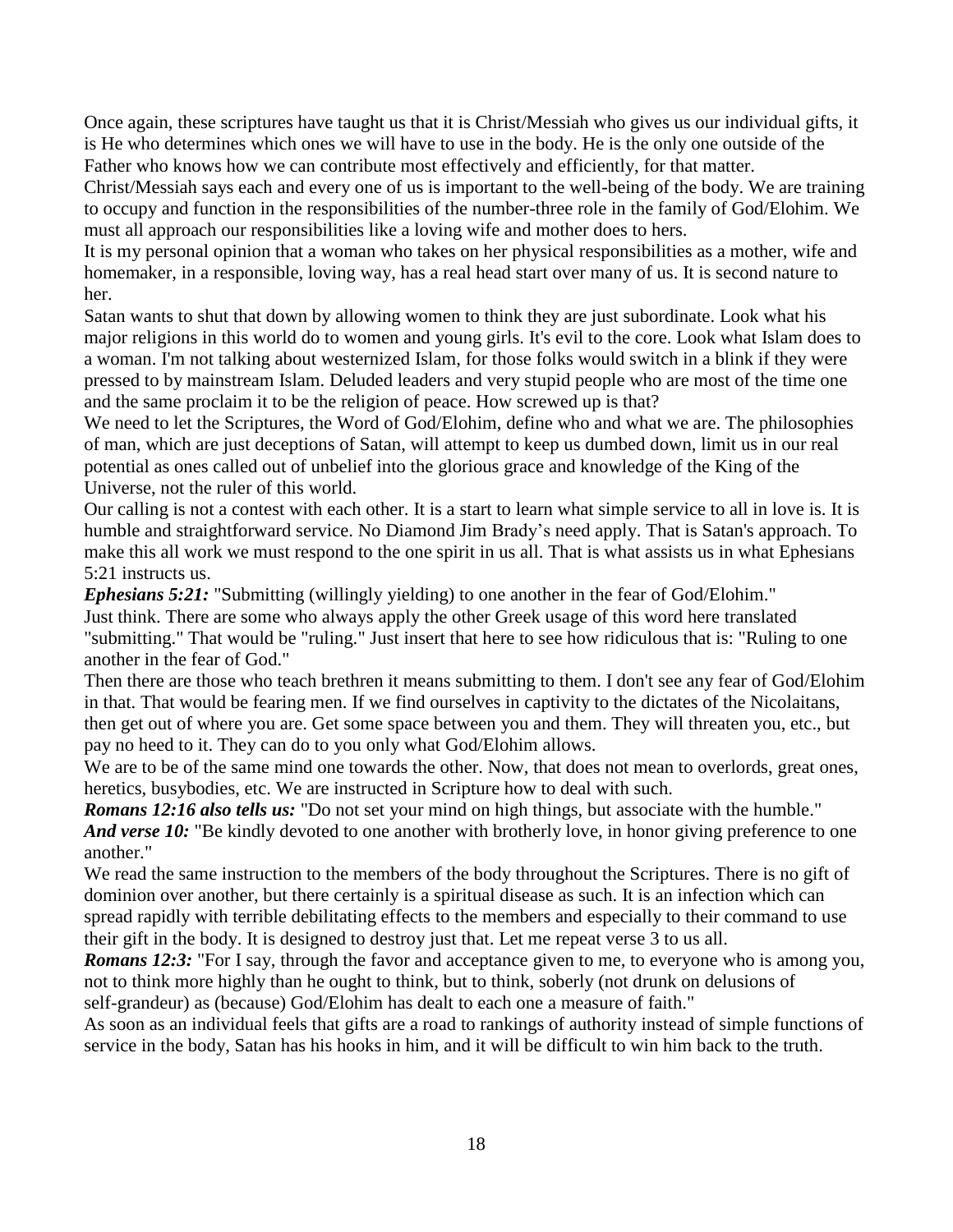However, with that said, we must try if we know such a one on an individual basis. I have seen a lot of men fall into that trap of the devil. It is a lesson to avoid, however, since it is fostered in self-importance once again: the "me, myself and I" syndrome.

There is so much dominion over another being practiced today that it is restricting the growth of the church, the body of Christ/Messiah. Paul did instruct us about this arising in his time, and it has continued on since, for its author is tireless and very determined to take your crown from you in any way he can.

*Acts 20:29-31:* "For I know this, that after my departure savage wolves will come in among you, not sparing the flock. Also from among yourselves men will rise up, speaking perverse (misleading) things, to draw away the disciples after themselves. Therefore watch (someone in the body needs to be doing this) and remember for three years I did not cease to warn everyone night and day with tears."

Paul obviously did not let go of that. It was very important to him. I'm sure there were many who passed it off as not possible. How could Harry or Larry do such a thing?

Well, ask yourselves why we also have the parable of the tares and the wheat. These are all pitfalls to the church. Both are happening and have happened. We need to be alert to them. Both are detrimental to the body of Christ/Messiah.

Some have asked me how can tares be really harmful. Simple study: Go back to Exodus and see what the mixed multitude led Israel into. Intense cravings!

How soon we can forget. When Satan is pushing new doctrine, which is really not new but old as the world, he can count on the tares to lap it up first.

Look what happened in Worldwide, or have we forgotten? How many of the quiet folks who sat next to you jumped at the chance to consume the doctrine of the Trinity?

Look, Satan knows his own. They can sit in services for many years acting out the part. Then when he wants to activate them he does so quickly.

Remember how you looked at them in disbelief? You could not believe your eyes. You had to make the choice of leaving or staying, not them. That's what you are faced with today if you are not growing in favor and acceptance and knowledge.

If you are not allowed to function in your gift in the organization you are in, then you have a life-changing decision to make. You can actually try to change the organization for the better, but watch how long that lasts, or I should say you*.*

We have a study on the website that we completed many years ago. It is entitled "The Hireling and the Wolf." You may want to read it if you have not already. If you can't print a copy out, let us know and we will send you one.

There is no cost to it and no follow-up either. You are not put on a mailing list or any such thing. We do not want your money or anyone else's, for that matter. We are able to perform the functions we do from our own resources in which we have been blessed.

The body is composed of many parts and many functions. We need to understand that all are not visible but have great importance to the health of the body. Just think if the body was plugged up and could not eliminate the wastes it collects and discharges what a terrible sick body it would become.

When that happens, when the waste builds up, the body will actually attempt to reabsorb some of it. That is very unhealthy.

That very thing is happening in many of the churches today. They need a laxative to flush the filth and waste out and recover to a healthy state.

We read about Christ/Messiah saying as the Head He was about to vomit out part of the body earlier. These things are real, brethren. The spiritual body has an immune system, or have you ever given that any thought? There are those in the body who act as that system.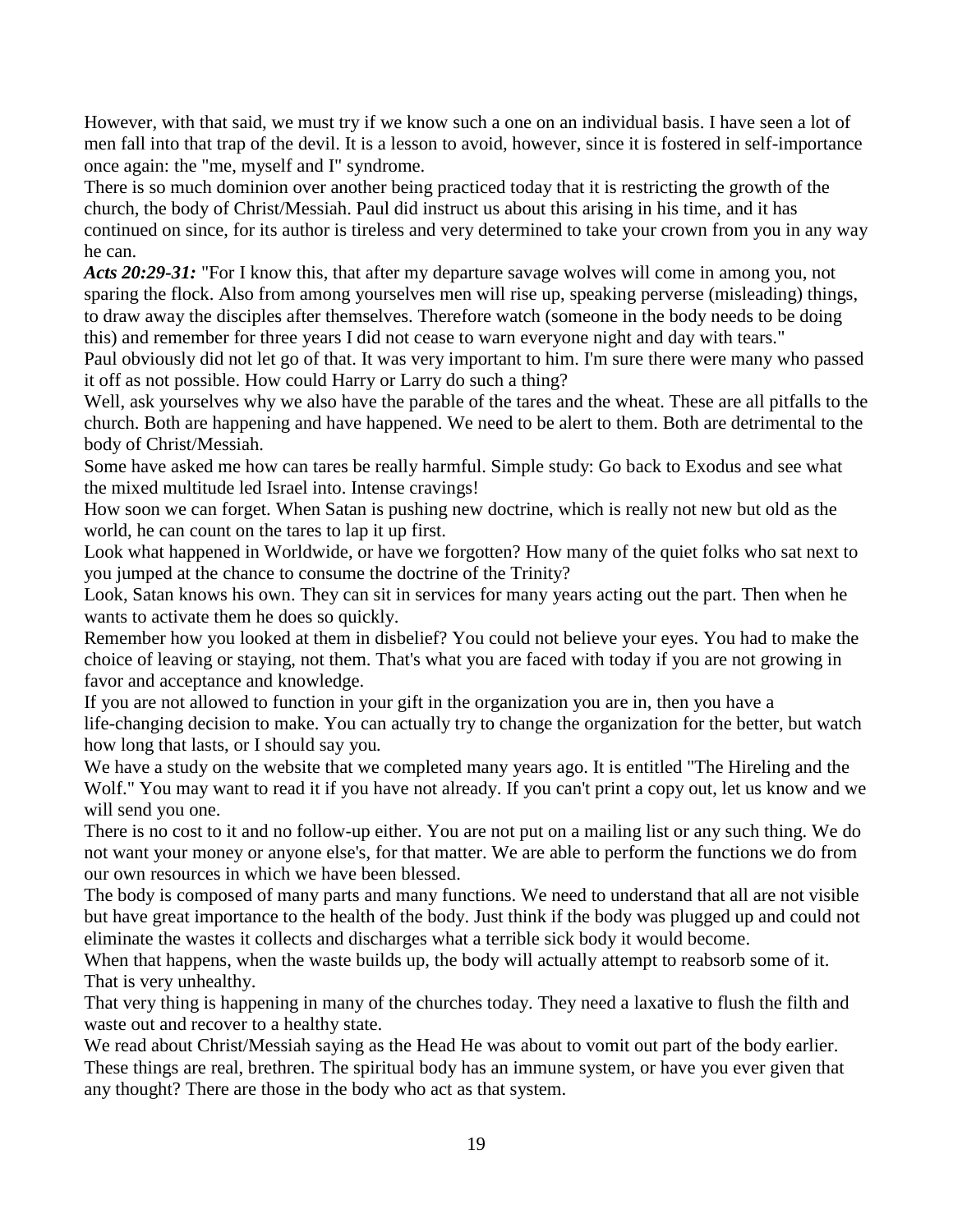Paul was a great example of it. He sought out spiritual diseases and such and instructed the brethren on how to deal with them. That is an entire study on its own that we may undertake in the future. Keep in mind some of these parts are not always that presentable to the other parts, which think they themselves are. That is why God/Elohim gives them more honor: because of the vital role and function they perform.

We as members need to examine what we are ingesting. If it tastes good or smells good, that does not mean it is good. We need to use all of our spiritual senses as adults, as mature members in the body. Just because we have been eating the same canned food for years does not mean it has been good for us. It does not have to be new to us. What we have been eating may have been making us lethargic. There is nothing stopping you from rereading the labels and examining the contents. In fact, that is all part of renewing our minds. Make it a habit. It can be very exciting and very rewarding to do so. As your health improves, so will those loved ones in your sphere of influence.

Another thing to keep in mind is to not spiritually guzzle your food. I have seen brethren take some new food to themselves and swallow it down so fast they did not even chew it up. That is not good. Clean animals chew on their cud. We are sheep and should spiritually be doing the same.

As much as the doctrines of the Nicolaitans are a threat to the body of Christ/Messiah today, there is actually a bigger one. It can be caused by those doctrines, but it can also be caused by a severe spiritual complacency due to the cares of this world. The two combined are disastrous.

There is no doubt in my mind that we are witnessing the predominant attitude of the Laodicean in the churches of God/Elohim today. As the world plunges into socialism and then totalitarianism, the mentality that the few need to provide for the many or the entitlement mentality, we see a similar mentality spreading in the church. It is an evil undertaking and completely anti-God/Elohim.

My thoughts jump over to Revelation 3 every time I see the world stepping closer to the arrogance and delusions and false promises of socialism. It is designed to break and enslave all but the elites. It is an economic pyramid scheme in some respects and outright theft in others.

Christ/Messiah chastises and counsels the church to buy from Him. The Laodicean church attitude is so deluded it says I am rich, have become wealthy and am in need of nothing. That means they are not in need of Him and in fact have thrown Him out, as attested to in verse 20, for He is on the outside. Let's read 19 and 20.

*Revelation 3:19-20:* "As many as I love, I rebuke and chasten. Therefore be zealous and repent. Behold I stand at the door and knock. If anyone hears **My voice and opens the door** (to their mind), I will go into him and dine with him, and he with Me."

Think about how shameful this church's behavior is, that He, the Head of the body, has been thrown out. It is a spiritually headless church for the most part. He holds out hope, however, as a merciful Husband/Savior, that some will still repent and come out of her and be part of His body in a healthy and functioning way. Remember, He is about to puke it out.

Thieves and robbers have taken over some of the sheepfolds, brethren. It's very likely you are in one. I hope not. He is no longer working through the collective body but is calling to His sheep who have in many cases been scattered far and wide while fleeing from these abominations. The vast majority, however, will not hear Him.

Paul told us about the times we live in. There are multiple and simultaneous scenarios, but 2 Thessalonians really strikes a chord. Strong delusion has overtaken them so that they will believe the lie because they did not believe the truth when it was presented to them. We could list so many of the lies but just a few are:

We are the only ones doing the work. What work? Certainly not growing in grace and knowledge in the Word of God/Elohim.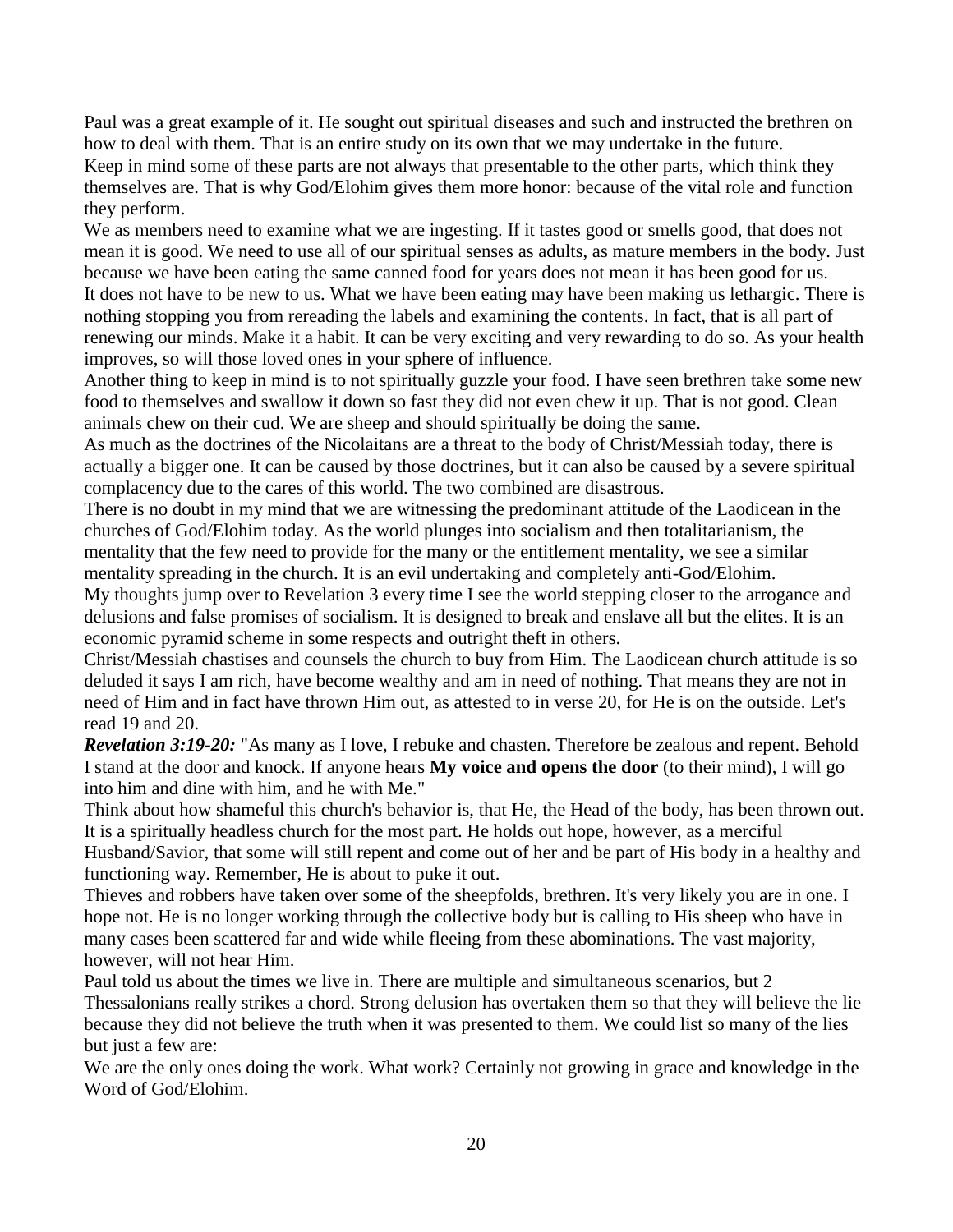We are the true Philadelphians.

We are going to a place of safety because of the righteousness of our leaders.

We need only to come to services and pay and pray to qualify to be worthy of acceptance by Christ/Messiah.

The list goes on and on, delusion and lie one after the other. They can't see how wretched, miserable, poor, blind and naked they are.

They need all the help they can get. If you profess to be a Philadelphian, how are you using your gift to assist them out of this sorry state? Or for that matter are you even making an attempt?

The very nature of a Philadelphian is to help his brother, regardless of his state. You should be full of zeal to do so. Remember your first love when you wanted to tell everyone about the hope that was in you as to the truth of the gospel and the way of God/Elohim?

We all need to be making the effort, brethren. Just don't walk away. That work is the epitome of what we have been called into the body to do as mature adults. We didn't see the authors of Hebrews walking away from assisting those who were acting like juveniles and infants, did we?

No, we did not. In fact, they started from the beginning with them again. If you have access to such in your sphere of influence you need to be stepping up to the plate. Christ/Messiah tells us that repeatedly about our training being used in this situation.

Let's turn to just one instance, in Matthew 25. The Laodicean attitude certainly qualifies as to that of being the *least* of these, My brethren.

*Matthew 25:35-40:* "For I was hungry and you gave Me food; I was thirsty and you gave Me drink; I was a stranger and you took Me in; I was naked and you clothed Me; I was sick and you visited Me; I was in prison and you came to Me.

"Then the righteous will answer Him, saying, Lord/Yehovah when did we see you hungry and feed, or thirsty and give drink? When did we see You a stranger and take in, or naked and clothe. Or when did we see you sick or in prison, and come to You? (Remember, these are the conditions at the end of the age in Laodicea.)

"And the King will answer and say to them, assuredly I say to you, 'Inasmuch as you did to one of the Least of these My brethren, you did to Me.' "

If we will not do it for anything else, do it for the reward.

*Verse 34:* "Then the King will say to those on His right hand, come you blessed of My Father, inherit the kingdom prepared for you from the foundation of the world."

*Revelation 22:12:* "And, behold, I am coming quickly, and My reward is with Me, to give to everyone according to his work."

*1 Corinthians 3:8-9:* "Now he who plants and he who waters are one (two different functions in the body but with the same goal), and each one will receive his reward according to his own labor. (And where is the focus of that work? Within the body!) For we are God's/Elohim fellow workers; you are God's/Elohim field, God's/Elohim building."

*James 5:19-20:* "Brethren, if anyone among you wanders from the truth, and someone turns him back, let him know that he who turns a sinner from the error of his way will save a soul from death and cover a multitude of sins."

As members of the body of Christ/Messiah, we need to come to grips with the responsibilities we have all been gifted with and use them to contribute to the well-being of the rest of the members. That means the whole body and not just the pleasant-looking parts.

The body is sick. Not all of it, but large portions of it. It is affecting each and every one of us, for we are of that same body. We are our brother's keeper!